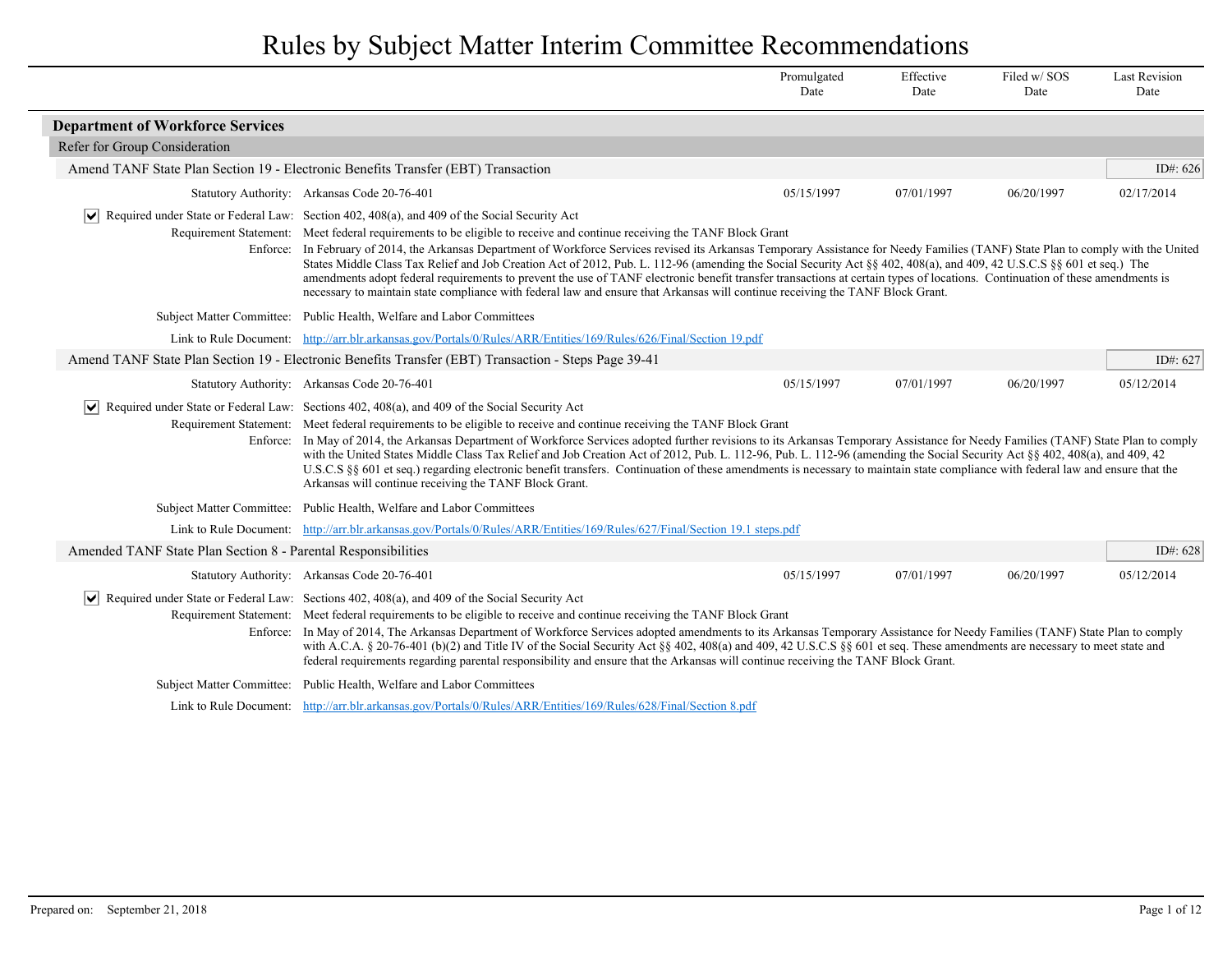|                                                                      |                                                                                                                                                                                                                                                                                                                                                                                                                                                                                                                                                                                                                                                                                                                                                                                                                                                                             | Promulgated<br>Date | Effective<br>Date | Filed w/SOS<br>Date | <b>Last Revision</b><br>Date |
|----------------------------------------------------------------------|-----------------------------------------------------------------------------------------------------------------------------------------------------------------------------------------------------------------------------------------------------------------------------------------------------------------------------------------------------------------------------------------------------------------------------------------------------------------------------------------------------------------------------------------------------------------------------------------------------------------------------------------------------------------------------------------------------------------------------------------------------------------------------------------------------------------------------------------------------------------------------|---------------------|-------------------|---------------------|------------------------------|
|                                                                      | Amendment to TEA state plan Arkansas Title IV-A, TANF and TEA forms 1412, 1413 and Policy sections 3660-3660.4                                                                                                                                                                                                                                                                                                                                                                                                                                                                                                                                                                                                                                                                                                                                                              |                     |                   |                     | ID#: 629                     |
|                                                                      | Statutory Authority: Arkansas Code 20-76-444, Arkansas Act 1705 of 2007; AR Act 514 of 2007                                                                                                                                                                                                                                                                                                                                                                                                                                                                                                                                                                                                                                                                                                                                                                                 | 05/15/1997          | 07/01/1997        | 06/20/1997          | 09/05/2011                   |
| ∣V∣<br>Required under State or Federal Law: A.C.A. 20-76-404 e(2)(3) | Requirement Statement: Changes to ESS Child Care<br>Enforce: In September of 2011, the Arkansas Department of Workforce Services amended its Arkansas Temporary Assistance for Needy Families (TANF) State Plan to incorporate required<br>changes to the period of transitional child care and comply with other changes made by the Arkansas Department of Human Services (DHS) Division of Child Care and Early<br>Childhood Education as outlined in A.C.A. §20-76-404 (e)(2)(3). These amendments continue to be necessary to meet state and federal requirements and ensure that the Arkansas<br>will continue receiving the TANF Block Grant.                                                                                                                                                                                                                        |                     |                   |                     |                              |
|                                                                      | Subject Matter Committee: Public Health, Welfare and Labor Committees                                                                                                                                                                                                                                                                                                                                                                                                                                                                                                                                                                                                                                                                                                                                                                                                       |                     |                   |                     |                              |
|                                                                      | Link to Rule Document: http://arr.blr.arkansas.gov/Portals/0/Rules/ARR/Entities/169/Rules/629/Final/workpays 3660-3660.4 plus 1412-1413.pdf                                                                                                                                                                                                                                                                                                                                                                                                                                                                                                                                                                                                                                                                                                                                 |                     |                   |                     |                              |
|                                                                      | Amendment to Transitional Employment Assistance (TEA) Policy Manual page 28, 3430.1 (Job Search and Job Readiness Time Limits                                                                                                                                                                                                                                                                                                                                                                                                                                                                                                                                                                                                                                                                                                                                               |                     |                   |                     | ID#: $630$                   |
|                                                                      | Statutory Authority: Arkansas Act 514 of 2007                                                                                                                                                                                                                                                                                                                                                                                                                                                                                                                                                                                                                                                                                                                                                                                                                               | 05/15/1997          | 07/01/1997        | 06/20/1997          | 10/01/2012                   |
| ∣V∣                                                                  | Required under State or Federal Law: TANF Final Rule 45 CFR part 261.2(g)<br>Requirement Statement: Job Search 12 week limit<br>Enforce: In October of 2012, the Arkansas Department of Workforce Services amended its Temporary Employment Assistance Policy Manual regarding job search, job readiness time<br>limits, and Eldercare Workforce. The regulation and amendments ensure state compliance with Social Security Act $\frac{8407(c)}{2}$ , 42 U.S.C.S $\frac{8}{5}$ 601 et seq. and U.S. Department of<br>Health and Human Services Rule 45 C.F.R. $\S261.2(g)$ . These amendments are necessary to ensure that Arkansas will continue receiving the TANF Block Grant.                                                                                                                                                                                          |                     |                   |                     |                              |
|                                                                      | Subject Matter Committee: Public Health, Welfare and Labor Committees                                                                                                                                                                                                                                                                                                                                                                                                                                                                                                                                                                                                                                                                                                                                                                                                       |                     |                   |                     |                              |
|                                                                      | Link to Rule Document: http://arr.blr.arkansas.gov/Portals/0/Rules/ARR/Entities/169/Rules/630/Final/workpays 3430.1.pdf                                                                                                                                                                                                                                                                                                                                                                                                                                                                                                                                                                                                                                                                                                                                                     |                     |                   |                     |                              |
| 9, 17-20, 34                                                         | Amendment To Transitional Employment Assistance (TEA) State Plan Arkansas Title IV-A page 21, Arkansas TANF Work Verification Pla page 27-28 and TEA Policy Manual page                                                                                                                                                                                                                                                                                                                                                                                                                                                                                                                                                                                                                                                                                                     |                     |                   |                     | ID#: $631$                   |
|                                                                      | Statutory Authority: Arkansas Code 20-76-444, Arkansas Act 514 of 2007 and Act 98 of 2011                                                                                                                                                                                                                                                                                                                                                                                                                                                                                                                                                                                                                                                                                                                                                                                   | 05/15/1997          | 07/01/1997        | 06/20/1997          | 06/01/2012                   |
|                                                                      | Required under State or Federal Law: A.C.A 1-2-124, TANF Final Rule 45 CFR part 260, et al.<br>Requirement Statement: Language regarding disabilities<br>Enforce: In June of 2012, the Arkansas Department of Workforce Services amended its Temporary Employment Assistance Policy Manual and its Arkansas Temporary Assistance for<br>Needy Families (TANF) State Plan to comply with the requirements of A.C.A. §1-2-124 (Act 98 of 2011) to use respectful and appropriate language regarding persons with<br>disabilities.                                                                                                                                                                                                                                                                                                                                             |                     |                   |                     |                              |
|                                                                      | Subject Matter Committee: Public Health, Welfare and Labor Committees                                                                                                                                                                                                                                                                                                                                                                                                                                                                                                                                                                                                                                                                                                                                                                                                       |                     |                   |                     |                              |
| Link to Rule Document:                                               | http://arr.blr.arkansas.gov/Portals/0/Rules/ARR/Entities/169/Rules/631/Final/disability language.pdf                                                                                                                                                                                                                                                                                                                                                                                                                                                                                                                                                                                                                                                                                                                                                                        |                     |                   |                     |                              |
|                                                                      | Amendment to Transitional Employment Assistance (TEA) State Plan Arkansas title IV-A, TEA and Work Pays Policy Sections 3000-10900                                                                                                                                                                                                                                                                                                                                                                                                                                                                                                                                                                                                                                                                                                                                          |                     |                   |                     | ID#: 633                     |
|                                                                      | Statutory Authority: Arkansas Code 20-76-444, Arkansas Act 1705 pf 2005, and Arkansas Act 514 of 2007                                                                                                                                                                                                                                                                                                                                                                                                                                                                                                                                                                                                                                                                                                                                                                       | 05/15/1997          | 07/01/1997        | 06/20/1997          | 11/01/2009                   |
| Enforce:                                                             | Required under State or Federal Law: Social Security Act, Section 402 (42 U.S.C. 602) and TANF Final Rule 45 CFR parts 261, 262, 263 and 265<br>Requirement Statement: Meet federal requirements to be eligible to receive and continue receiving the TANF Block Grant<br>In 2009, the Arkansas Temporary Assistance for Needy Families (TANF) State Plan was amended to make the Plan consistent with Arkansas Act 252 of 2007 that transferred case<br>management functions to the Department of Workforce Services; incorporate Arkansas' Family Violence Option; and make the Plan consistent with amended federal rules<br>regarding allowable work activities (See 45 C.F.R. §§ 261 et seq.) These amendments are necessary to meet federal requirements in order for the State of Arkansas to be eligible to<br>receive and continue receiving the TANF Block Grant. |                     |                   |                     |                              |
|                                                                      | Subject Matter Committee: Public Health, Welfare and Labor Committees                                                                                                                                                                                                                                                                                                                                                                                                                                                                                                                                                                                                                                                                                                                                                                                                       |                     |                   |                     |                              |
|                                                                      | Link to Rule Document: http://arr.blr.arkansas.gov/Portals/0/Rules/ARR/Entities/169/Rules/633/Final/TEA and Work Pays Policy Revision 03122018.pdf                                                                                                                                                                                                                                                                                                                                                                                                                                                                                                                                                                                                                                                                                                                          |                     |                   |                     |                              |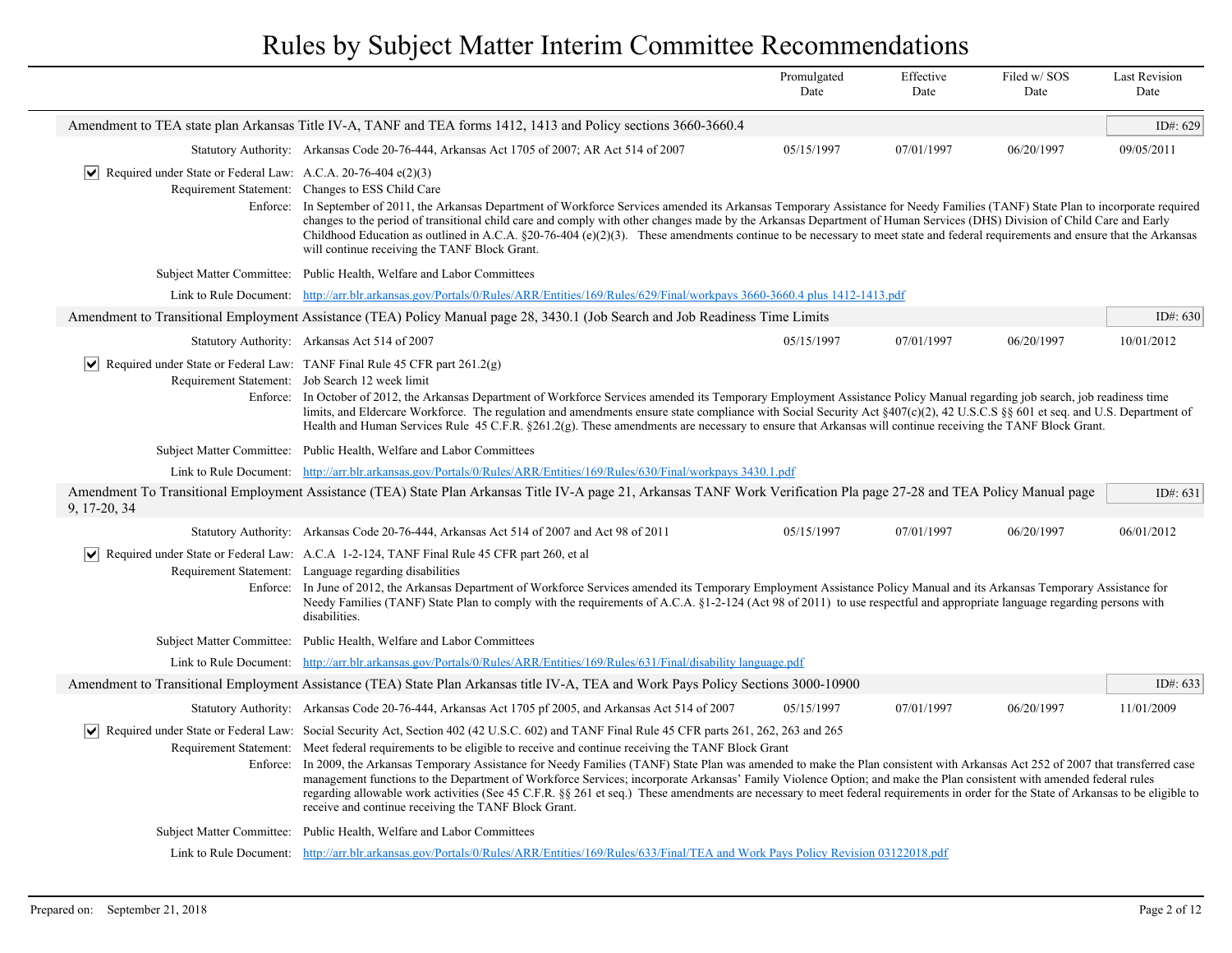|                                                    |                                                                                                                                                                                                                                                                                                                                                                                                                                                                                                                                                                                                                                                                                                                                                                                                                                                                                                                                                                                                                                                                                                                                                                            | Promulgated<br>Date | Effective<br>Date | Filed w/SOS<br>Date | <b>Last Revision</b><br>Date |
|----------------------------------------------------|----------------------------------------------------------------------------------------------------------------------------------------------------------------------------------------------------------------------------------------------------------------------------------------------------------------------------------------------------------------------------------------------------------------------------------------------------------------------------------------------------------------------------------------------------------------------------------------------------------------------------------------------------------------------------------------------------------------------------------------------------------------------------------------------------------------------------------------------------------------------------------------------------------------------------------------------------------------------------------------------------------------------------------------------------------------------------------------------------------------------------------------------------------------------------|---------------------|-------------------|---------------------|------------------------------|
| Regulation 2 - Cash Value of Certain Remunerations |                                                                                                                                                                                                                                                                                                                                                                                                                                                                                                                                                                                                                                                                                                                                                                                                                                                                                                                                                                                                                                                                                                                                                                            |                     |                   |                     | ID#: 198                     |
|                                                    | Statutory Authority: ACA § 11-10-306 and 11-10-307 (Arkansas Code Annotated §11-10-215)                                                                                                                                                                                                                                                                                                                                                                                                                                                                                                                                                                                                                                                                                                                                                                                                                                                                                                                                                                                                                                                                                    | 06/29/1937          | 06/29/1937        | 06/29/1937          | 07/01/1987                   |
| $ \bm{\mathsf{v}} $<br>Requirement Statement:      | Required under State or Federal Law: Federal Unemployment Tax Act (FUTA) and the Social Security Act<br>This regulation must continue in order to meet federal conformity requirements of the Federal Unemployment Tax Act (FUTA) and the Social Security Act. Without this<br>regulation Arkansas employers would have to pay the full FUTA tax of 6% instead of receiving up to 5.4% credit that they now receive. That tax is in addition to the state<br>unemployment insurance tax. The agency would also lose \$18.5 million from the federal government in administrative funding under the Social Security Act.                                                                                                                                                                                                                                                                                                                                                                                                                                                                                                                                                    |                     |                   |                     |                              |
| Enforce:                                           | This regulation must continue in order to meet federal conformity requirements of the Federal Unemployment Tax Act (FUTA) and the Social Security Act. Without this<br>regulation Arkansas employers would have to pay the full FUTA tax of 6% instead of receiving up to 5.4% credit that they now receive. That tax is in addition to the state<br>unemployment insurance tax. The agency would also lose \$18.5 million from the federal government in administrative funding under the Social Security Act.                                                                                                                                                                                                                                                                                                                                                                                                                                                                                                                                                                                                                                                            |                     |                   |                     |                              |
| <b>Subject Matter Committee:</b>                   | Public Health, Welfare and Labor Committees                                                                                                                                                                                                                                                                                                                                                                                                                                                                                                                                                                                                                                                                                                                                                                                                                                                                                                                                                                                                                                                                                                                                |                     |                   |                     |                              |
| Link to Rule Document:                             | http://arr.blr.arkansas.gov/Portals/0/Rules/ARR/Entities/169/Rules/198/Final/UI Regulation 2.pdf                                                                                                                                                                                                                                                                                                                                                                                                                                                                                                                                                                                                                                                                                                                                                                                                                                                                                                                                                                                                                                                                           |                     |                   |                     |                              |
|                                                    | Regulation 3 - Exclusion of Expense Allowances and Reimbursements from Wages                                                                                                                                                                                                                                                                                                                                                                                                                                                                                                                                                                                                                                                                                                                                                                                                                                                                                                                                                                                                                                                                                               |                     |                   |                     | ID#: 199                     |
|                                                    | Statutory Authority: ACA § 11-10-306 and 11-10-307 (Arkansas Code Annotated §11-10-215)                                                                                                                                                                                                                                                                                                                                                                                                                                                                                                                                                                                                                                                                                                                                                                                                                                                                                                                                                                                                                                                                                    | 06/13/1939          | 06/13/1939        | 06/13/1939          | 01/01/1988                   |
| Requirement Statement:<br>Enforce:                 | $ \mathbf{v} $ Required under State or Federal Law: Federal Unemployment Tax Act (FUTA) and the Social Security Act<br>This regulation must continue in order to meet federal conformity requirements of the Federal Unemployment Tax Act (FUTA) and the Social Security Act. Without this<br>regulation Arkansas employers would have to pay the full FUTA tax of 6% instead of receiving up to 5.4% credit that they now receive. That tax is in addition to the state<br>unemployment insurance tax. The agency would also lose \$18.5 million from the federal government in administrative funding under the Social Security Act.<br>This regulation must continue in order to meet federal conformity requirements of the Federal Unemployment Tax Act (FUTA) and the Social Security Act. Without this<br>regulation Arkansas employers would have to pay the full FUTA tax of 6% instead of receiving up to 5.4% credit that they now receive. That tax is in addition to the state<br>unemployment insurance tax. The agency would also lose \$18.5 million from the federal government in administrative funding under the Social Security Act.                  |                     |                   |                     |                              |
|                                                    | Subject Matter Committee: Public Health, Welfare and Labor Committees                                                                                                                                                                                                                                                                                                                                                                                                                                                                                                                                                                                                                                                                                                                                                                                                                                                                                                                                                                                                                                                                                                      |                     |                   |                     |                              |
|                                                    | Link to Rule Document: http://arr.blr.arkansas.gov/Portals/0/Rules/ARR/Entities/169/Rules/199/Final/UI Regulation 3.pdf                                                                                                                                                                                                                                                                                                                                                                                                                                                                                                                                                                                                                                                                                                                                                                                                                                                                                                                                                                                                                                                    |                     |                   |                     |                              |
| Regulation 4 - Identification of Covered Workers   |                                                                                                                                                                                                                                                                                                                                                                                                                                                                                                                                                                                                                                                                                                                                                                                                                                                                                                                                                                                                                                                                                                                                                                            |                     |                   |                     | ID#: 197                     |
|                                                    | Statutory Authority: ACA § 11-10-306 and 11-10-307 (Act 155 of 1937)                                                                                                                                                                                                                                                                                                                                                                                                                                                                                                                                                                                                                                                                                                                                                                                                                                                                                                                                                                                                                                                                                                       | 07/26/1937          | 07/26/1937        | 07/26/1937          | 07/01/1971                   |
| $ \bm{\vee} $                                      | Required under State or Federal Law: Federal Unemployment Tax Act (FUTA) and the Social Security Act<br>Requirement Statement: This regulation must continue in order to meet federal conformity requirements of the Federal Unemployment Tax Act (FUTA) and the Social Security Act. Without this<br>regulation Arkansas employers would have to pay the full FUTA tax of 6% instead of receiving up to 5.4% credit that they now receive. That tax is in addition to the state<br>unemployment insurance tax. The agency would also lose \$18.5 million from the federal government in administrative funding under the Social Security Act.<br>Enforce: This regulation must continue in order to meet federal conformity requirements of the Federal Unemployment Tax Act (FUTA) and the Social Security Act. Without this<br>regulation Arkansas employers would have to pay the full FUTA tax of 6% instead of receiving up to 5.4% credit that they now receive. That tax is in addition to the state<br>unemployment insurance tax. The agency would also lose \$18.5 million from the federal government in administrative funding under the Social Security Act. |                     |                   |                     |                              |
| <b>Subject Matter Committee:</b>                   | Public Health, Welfare and Labor Committees                                                                                                                                                                                                                                                                                                                                                                                                                                                                                                                                                                                                                                                                                                                                                                                                                                                                                                                                                                                                                                                                                                                                |                     |                   |                     |                              |
|                                                    | Link to Rule Document: http://arr.blr.arkansas.gov/Portals/0/Rules/ARR/Entities/169/Rules/197/Final/UI Regulation 4.pdf                                                                                                                                                                                                                                                                                                                                                                                                                                                                                                                                                                                                                                                                                                                                                                                                                                                                                                                                                                                                                                                    |                     |                   |                     |                              |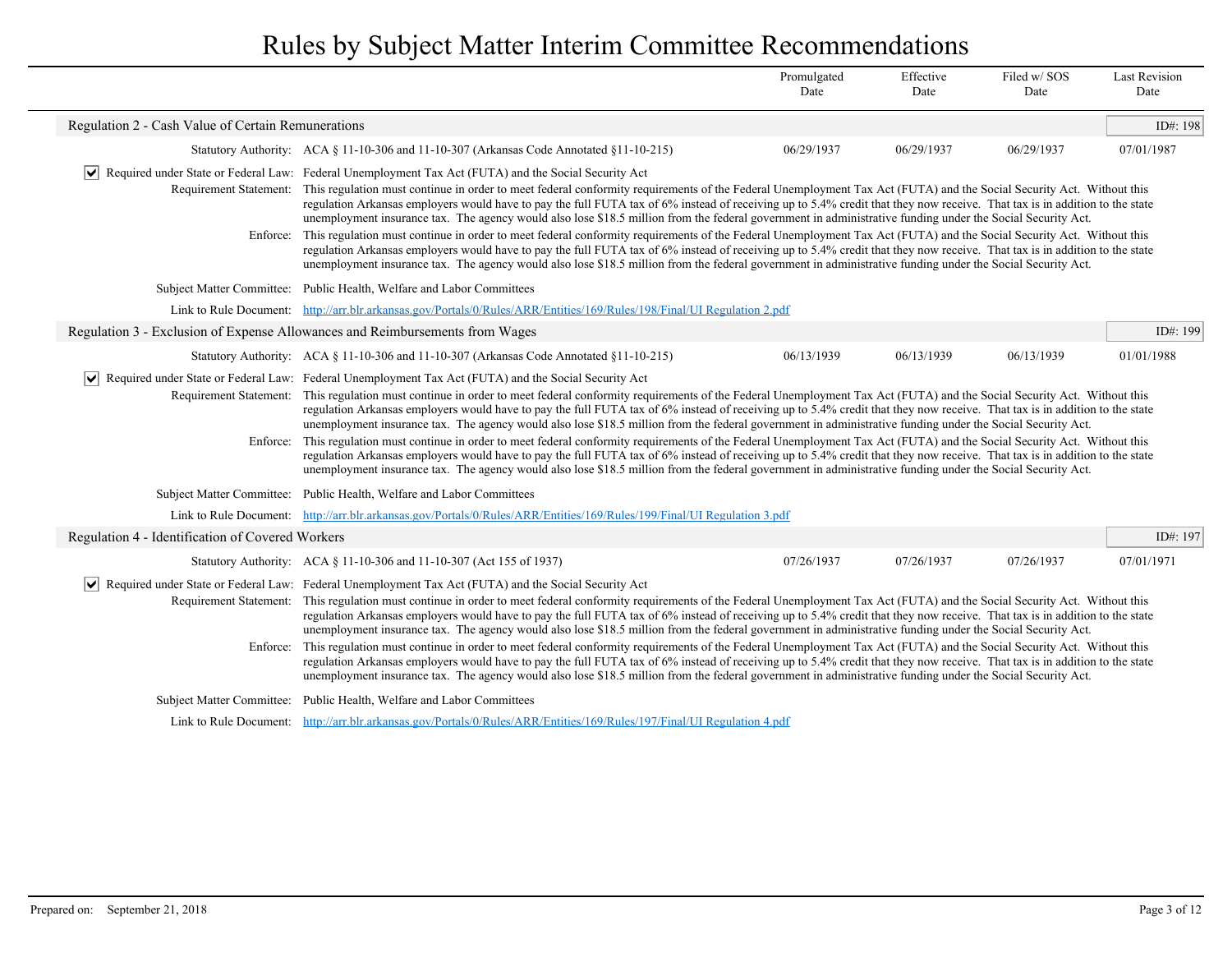|                                                                                                                                                                                                                                                                                                                                                                                                                                                                                                                                                                                                                                                                                                                                            |                                                                                                                                                                                                                                                                                                                                                                                                                                                                                                                                                                                                                                                                                                                                                                                                                                                                                                                                                                                                                                                                                                                                                                                         | Promulgated<br>Date                                                                                                                                                                                                                                                                                                                                                                                                                                                                                                                                                                                                                                                                                                                                                                                                                                                                                                                                                                                                                                       | Effective<br>Date | Filed w/SOS<br>Date | <b>Last Revision</b><br>Date |  |  |
|--------------------------------------------------------------------------------------------------------------------------------------------------------------------------------------------------------------------------------------------------------------------------------------------------------------------------------------------------------------------------------------------------------------------------------------------------------------------------------------------------------------------------------------------------------------------------------------------------------------------------------------------------------------------------------------------------------------------------------------------|-----------------------------------------------------------------------------------------------------------------------------------------------------------------------------------------------------------------------------------------------------------------------------------------------------------------------------------------------------------------------------------------------------------------------------------------------------------------------------------------------------------------------------------------------------------------------------------------------------------------------------------------------------------------------------------------------------------------------------------------------------------------------------------------------------------------------------------------------------------------------------------------------------------------------------------------------------------------------------------------------------------------------------------------------------------------------------------------------------------------------------------------------------------------------------------------|-----------------------------------------------------------------------------------------------------------------------------------------------------------------------------------------------------------------------------------------------------------------------------------------------------------------------------------------------------------------------------------------------------------------------------------------------------------------------------------------------------------------------------------------------------------------------------------------------------------------------------------------------------------------------------------------------------------------------------------------------------------------------------------------------------------------------------------------------------------------------------------------------------------------------------------------------------------------------------------------------------------------------------------------------------------|-------------------|---------------------|------------------------------|--|--|
| Regulation 5 - Posting of Notice to Workers                                                                                                                                                                                                                                                                                                                                                                                                                                                                                                                                                                                                                                                                                                |                                                                                                                                                                                                                                                                                                                                                                                                                                                                                                                                                                                                                                                                                                                                                                                                                                                                                                                                                                                                                                                                                                                                                                                         |                                                                                                                                                                                                                                                                                                                                                                                                                                                                                                                                                                                                                                                                                                                                                                                                                                                                                                                                                                                                                                                           |                   |                     | ID#: 195                     |  |  |
|                                                                                                                                                                                                                                                                                                                                                                                                                                                                                                                                                                                                                                                                                                                                            | Statutory Authority: ACA § 11-10-306 and 11-10-307 (Arkansas Code Annotated §11-10-520)                                                                                                                                                                                                                                                                                                                                                                                                                                                                                                                                                                                                                                                                                                                                                                                                                                                                                                                                                                                                                                                                                                 | 07/26/1937                                                                                                                                                                                                                                                                                                                                                                                                                                                                                                                                                                                                                                                                                                                                                                                                                                                                                                                                                                                                                                                | 07/26/1937        | 07/26/1937          | 07/01/2003                   |  |  |
| √ Required under State or Federal Law: Ark. Code Ann. 11-10-520                                                                                                                                                                                                                                                                                                                                                                                                                                                                                                                                                                                                                                                                            |                                                                                                                                                                                                                                                                                                                                                                                                                                                                                                                                                                                                                                                                                                                                                                                                                                                                                                                                                                                                                                                                                                                                                                                         |                                                                                                                                                                                                                                                                                                                                                                                                                                                                                                                                                                                                                                                                                                                                                                                                                                                                                                                                                                                                                                                           |                   |                     |                              |  |  |
| Requirement Statement: This regulation is required to implement Ark. Code Ann. 11-10-520 which requires each employer to post a printed notice supplied by the Department of Workforce Services,<br>informing its workers that it is an employer under unemployment insurance law, and in the event they become unemployed they may be eligible for unemployment benefits.<br>Enforce: This regulation is required to implement Ark. Code Ann. 11-10-520 which requires each employer to post a printed notice supplied by the Department of Workforce Services,<br>informing its workers that it is an employer under unemployment insurance law, and in the event they become unemployed they may be eligible for unemployment benefits. |                                                                                                                                                                                                                                                                                                                                                                                                                                                                                                                                                                                                                                                                                                                                                                                                                                                                                                                                                                                                                                                                                                                                                                                         |                                                                                                                                                                                                                                                                                                                                                                                                                                                                                                                                                                                                                                                                                                                                                                                                                                                                                                                                                                                                                                                           |                   |                     |                              |  |  |
|                                                                                                                                                                                                                                                                                                                                                                                                                                                                                                                                                                                                                                                                                                                                            | Subject Matter Committee: Public Health, Welfare and Labor Committees                                                                                                                                                                                                                                                                                                                                                                                                                                                                                                                                                                                                                                                                                                                                                                                                                                                                                                                                                                                                                                                                                                                   |                                                                                                                                                                                                                                                                                                                                                                                                                                                                                                                                                                                                                                                                                                                                                                                                                                                                                                                                                                                                                                                           |                   |                     |                              |  |  |
|                                                                                                                                                                                                                                                                                                                                                                                                                                                                                                                                                                                                                                                                                                                                            | Link to Rule Document: http://arr.blr.arkansas.gov/Portals/0/Rules/ARR/Entities/169/Rules/195/Final/UI Regulation 5.pdf                                                                                                                                                                                                                                                                                                                                                                                                                                                                                                                                                                                                                                                                                                                                                                                                                                                                                                                                                                                                                                                                 |                                                                                                                                                                                                                                                                                                                                                                                                                                                                                                                                                                                                                                                                                                                                                                                                                                                                                                                                                                                                                                                           |                   |                     |                              |  |  |
|                                                                                                                                                                                                                                                                                                                                                                                                                                                                                                                                                                                                                                                                                                                                            | Regulation 6 - Contribution Payments and Reports Payments in Lieu of Contributions, Advance Payments, and Wage Reports                                                                                                                                                                                                                                                                                                                                                                                                                                                                                                                                                                                                                                                                                                                                                                                                                                                                                                                                                                                                                                                                  |                                                                                                                                                                                                                                                                                                                                                                                                                                                                                                                                                                                                                                                                                                                                                                                                                                                                                                                                                                                                                                                           |                   |                     | ID#: 196                     |  |  |
|                                                                                                                                                                                                                                                                                                                                                                                                                                                                                                                                                                                                                                                                                                                                            | Statutory Authority: ACA $\S$ 11-10-306 and 11-10-307 (Arkansas Code Annotated $\S$ 11-10-318, $\S$ 11-10-401,<br>$$11-10-402, $11-10-403, $11-10-701, $11-10-713 & $11-10-716)$                                                                                                                                                                                                                                                                                                                                                                                                                                                                                                                                                                                                                                                                                                                                                                                                                                                                                                                                                                                                        | 01/01/1972                                                                                                                                                                                                                                                                                                                                                                                                                                                                                                                                                                                                                                                                                                                                                                                                                                                                                                                                                                                                                                                | 01/01/1972        | 01/01/1972          | 01/01/2008                   |  |  |
| ∣V∣                                                                                                                                                                                                                                                                                                                                                                                                                                                                                                                                                                                                                                                                                                                                        | Required under State or Federal Law: Federal Unemployment Tax Act (FUTA) and the Social Security Act                                                                                                                                                                                                                                                                                                                                                                                                                                                                                                                                                                                                                                                                                                                                                                                                                                                                                                                                                                                                                                                                                    |                                                                                                                                                                                                                                                                                                                                                                                                                                                                                                                                                                                                                                                                                                                                                                                                                                                                                                                                                                                                                                                           |                   |                     |                              |  |  |
| Enforce:                                                                                                                                                                                                                                                                                                                                                                                                                                                                                                                                                                                                                                                                                                                                   |                                                                                                                                                                                                                                                                                                                                                                                                                                                                                                                                                                                                                                                                                                                                                                                                                                                                                                                                                                                                                                                                                                                                                                                         | Requirement Statement: This regulation must continue in order to meet federal conformity requirements of the Federal Unemployment Tax Act (FUTA) and the Social Security Act. Without this<br>regulation Arkansas employers would have to pay the full FUTA tax of 6% instead of receiving up to 5.4% credit that they now receive. That tax is in addition to the state<br>unemployment insurance tax. The agency would also lose \$18.5 million from the federal government in administrative funding under the Social Security Act.<br>This regulation must continue in order to meet federal conformity requirements of the Federal Unemployment Tax Act (FUTA) and the Social Security Act. Without this<br>regulation Arkansas employers would have to pay the full FUTA tax of 6% instead of receiving up to 5.4% credit that they now receive. That tax is in addition to the state<br>unemployment insurance tax. The agency would also lose \$18.5 million from the federal government in administrative funding under the Social Security Act. |                   |                     |                              |  |  |
|                                                                                                                                                                                                                                                                                                                                                                                                                                                                                                                                                                                                                                                                                                                                            | Subject Matter Committee: Public Health, Welfare and Labor Committees                                                                                                                                                                                                                                                                                                                                                                                                                                                                                                                                                                                                                                                                                                                                                                                                                                                                                                                                                                                                                                                                                                                   |                                                                                                                                                                                                                                                                                                                                                                                                                                                                                                                                                                                                                                                                                                                                                                                                                                                                                                                                                                                                                                                           |                   |                     |                              |  |  |
|                                                                                                                                                                                                                                                                                                                                                                                                                                                                                                                                                                                                                                                                                                                                            | Link to Rule Document: http://arr.blr.arkansas.gov/Portals/0/Rules/ARR/Entities/169/Rules/196/Final/UI Regulation 6.pdf                                                                                                                                                                                                                                                                                                                                                                                                                                                                                                                                                                                                                                                                                                                                                                                                                                                                                                                                                                                                                                                                 |                                                                                                                                                                                                                                                                                                                                                                                                                                                                                                                                                                                                                                                                                                                                                                                                                                                                                                                                                                                                                                                           |                   |                     |                              |  |  |
| Regulation 8 - Termination of Coverage                                                                                                                                                                                                                                                                                                                                                                                                                                                                                                                                                                                                                                                                                                     |                                                                                                                                                                                                                                                                                                                                                                                                                                                                                                                                                                                                                                                                                                                                                                                                                                                                                                                                                                                                                                                                                                                                                                                         |                                                                                                                                                                                                                                                                                                                                                                                                                                                                                                                                                                                                                                                                                                                                                                                                                                                                                                                                                                                                                                                           |                   |                     | ID#: 203                     |  |  |
|                                                                                                                                                                                                                                                                                                                                                                                                                                                                                                                                                                                                                                                                                                                                            | Statutory Authority: ACA § 11-10-306 and 11-10-307 (Arkansas Annotated §11-10-402)                                                                                                                                                                                                                                                                                                                                                                                                                                                                                                                                                                                                                                                                                                                                                                                                                                                                                                                                                                                                                                                                                                      | 07/01/1943                                                                                                                                                                                                                                                                                                                                                                                                                                                                                                                                                                                                                                                                                                                                                                                                                                                                                                                                                                                                                                                | 07/01/1943        | 07/01/1943          | 01/01/1988                   |  |  |
| Enforce:                                                                                                                                                                                                                                                                                                                                                                                                                                                                                                                                                                                                                                                                                                                                   | $\vert \bullet \vert$ Required under State or Federal Law: Federal Unemployment Tax Act (FUTA) and the Social Security Act<br>Requirement Statement: This regulation must continue in order to meet federal conformity requirements of the Federal Unemployment Tax Act (FUTA) and the Social Security Act. Without this<br>regulation Arkansas employers would have to pay the full FUTA tax of 6% instead of receiving up to 5.4% credit that they now receive. That tax is in addition to the state<br>unemployment insurance tax. The agency would also lose \$18.5 million from the federal government in administrative funding under the Social Security Act.<br>This regulation must continue in order to meet federal conformity requirements of the Federal Unemployment Tax Act (FUTA) and the Social Security Act. Without this<br>regulation Arkansas employers would have to pay the full FUTA tax of 6% instead of receiving up to 5.4% credit that they now receive. That tax is in addition to the state<br>unemployment insurance tax. The agency would also lose \$18.5 million from the federal government in administrative funding under the Social Security Act. |                                                                                                                                                                                                                                                                                                                                                                                                                                                                                                                                                                                                                                                                                                                                                                                                                                                                                                                                                                                                                                                           |                   |                     |                              |  |  |
|                                                                                                                                                                                                                                                                                                                                                                                                                                                                                                                                                                                                                                                                                                                                            | Subject Matter Committee: Public Health, Welfare and Labor Committees                                                                                                                                                                                                                                                                                                                                                                                                                                                                                                                                                                                                                                                                                                                                                                                                                                                                                                                                                                                                                                                                                                                   |                                                                                                                                                                                                                                                                                                                                                                                                                                                                                                                                                                                                                                                                                                                                                                                                                                                                                                                                                                                                                                                           |                   |                     |                              |  |  |
|                                                                                                                                                                                                                                                                                                                                                                                                                                                                                                                                                                                                                                                                                                                                            | Link to Rule Document: http://arr.blr.arkansas.gov/Portals/0/Rules/ARR/Entities/169/Rules/203/Final/UI Regulation 8.pdf                                                                                                                                                                                                                                                                                                                                                                                                                                                                                                                                                                                                                                                                                                                                                                                                                                                                                                                                                                                                                                                                 |                                                                                                                                                                                                                                                                                                                                                                                                                                                                                                                                                                                                                                                                                                                                                                                                                                                                                                                                                                                                                                                           |                   |                     |                              |  |  |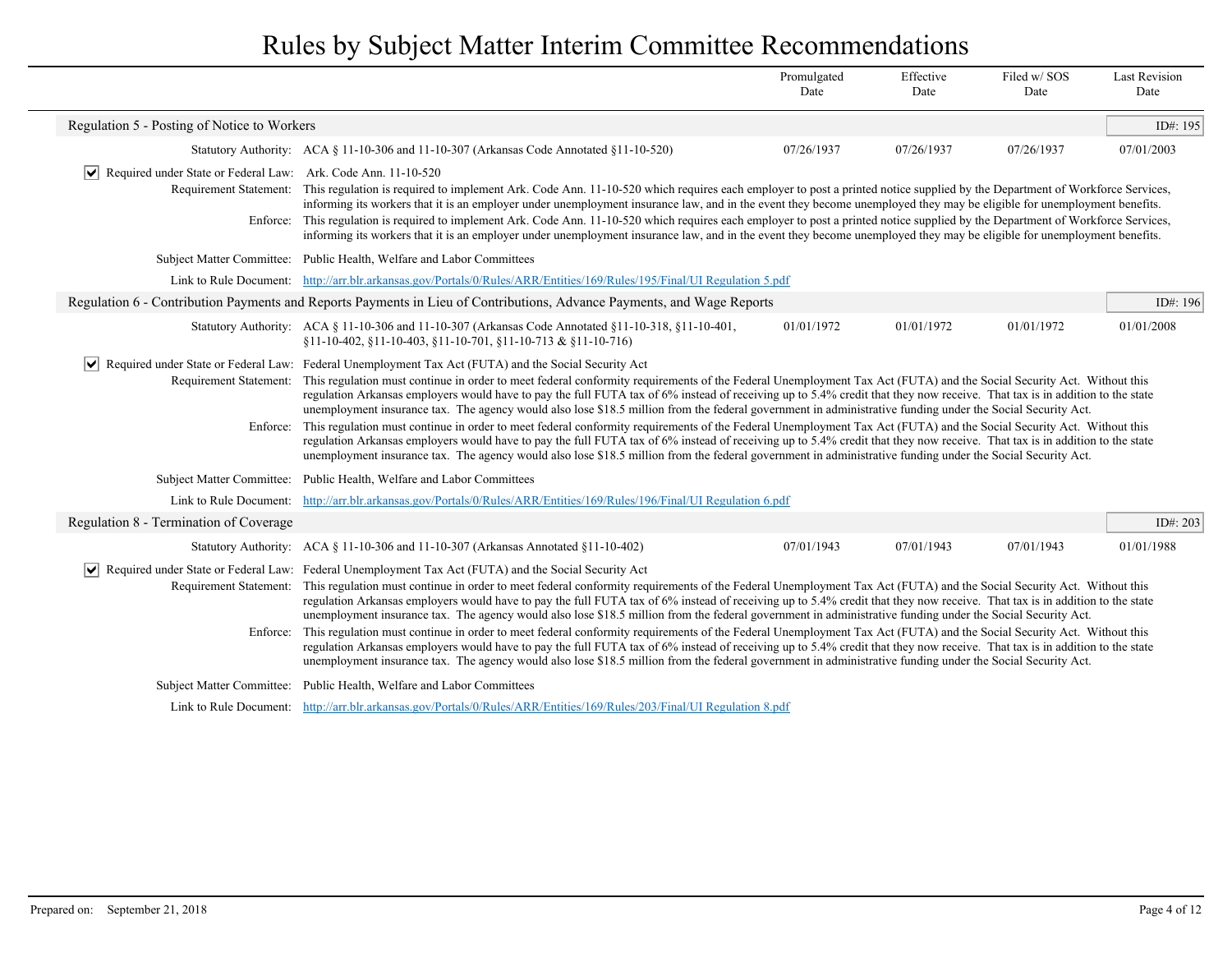|                                                                                                                                                                                                                                                                                                                                                                                                                                                                                                                                                                                                                                                                                                                                                                                                                                                                                                                                                                                                                                                                                                                                                                                        |                                                                                                                                                                                                                                                                                                                                                                                                                                                                                                                                                                                                                                                                                                                                                                                                                                                                                                                                                                                                                                                                                                                                       | Promulgated<br>Date | Effective<br>Date | Filed w/SOS<br>Date | <b>Last Revision</b><br>Date |
|----------------------------------------------------------------------------------------------------------------------------------------------------------------------------------------------------------------------------------------------------------------------------------------------------------------------------------------------------------------------------------------------------------------------------------------------------------------------------------------------------------------------------------------------------------------------------------------------------------------------------------------------------------------------------------------------------------------------------------------------------------------------------------------------------------------------------------------------------------------------------------------------------------------------------------------------------------------------------------------------------------------------------------------------------------------------------------------------------------------------------------------------------------------------------------------|---------------------------------------------------------------------------------------------------------------------------------------------------------------------------------------------------------------------------------------------------------------------------------------------------------------------------------------------------------------------------------------------------------------------------------------------------------------------------------------------------------------------------------------------------------------------------------------------------------------------------------------------------------------------------------------------------------------------------------------------------------------------------------------------------------------------------------------------------------------------------------------------------------------------------------------------------------------------------------------------------------------------------------------------------------------------------------------------------------------------------------------|---------------------|-------------------|---------------------|------------------------------|
| Regulation 9 - Seasonal Industries, Employer Reports and Benefits                                                                                                                                                                                                                                                                                                                                                                                                                                                                                                                                                                                                                                                                                                                                                                                                                                                                                                                                                                                                                                                                                                                      |                                                                                                                                                                                                                                                                                                                                                                                                                                                                                                                                                                                                                                                                                                                                                                                                                                                                                                                                                                                                                                                                                                                                       |                     |                   |                     | ID#: 200                     |
|                                                                                                                                                                                                                                                                                                                                                                                                                                                                                                                                                                                                                                                                                                                                                                                                                                                                                                                                                                                                                                                                                                                                                                                        | Statutory Authority: ACA § 11-10-306 and 11-10-307 (Arkansas Code Annotated §11-10-506)                                                                                                                                                                                                                                                                                                                                                                                                                                                                                                                                                                                                                                                                                                                                                                                                                                                                                                                                                                                                                                               | 07/01/1943          | 07/01/1943        | 05/30/1989          | 07/01/1989                   |
| $\vert \vee \vert$ Required under State or Federal Law: Arkansas Code Annotated §11-10-506<br>Requirement Statement:<br>Enforce:                                                                                                                                                                                                                                                                                                                                                                                                                                                                                                                                                                                                                                                                                                                                                                                                                                                                                                                                                                                                                                                       | The director shall prescribe fair and reasonable general rules consistent with the Workforce Services Law and not inconsistent with general law applicable to seasonal workers for<br>determining the period during which unemployment insurance benefits shall be payable to them.<br>This regulation must continue in order to meet federal conformity requirements of the Federal Unemployment Tax Act (FUTA) and the Social Security Act. Without this<br>regulation Arkansas employers would have to pay the full FUTA tax of 6% instead of receiving up to 5.4% credit that they now receive. That tax is in addition to the state<br>unemployment insurance tax. The agency would also lose \$18.5 million from the federal government in administrative funding under the Social Security Act.                                                                                                                                                                                                                                                                                                                                |                     |                   |                     |                              |
| <b>Subject Matter Committee:</b>                                                                                                                                                                                                                                                                                                                                                                                                                                                                                                                                                                                                                                                                                                                                                                                                                                                                                                                                                                                                                                                                                                                                                       | Public Health, Welfare and Labor Committees                                                                                                                                                                                                                                                                                                                                                                                                                                                                                                                                                                                                                                                                                                                                                                                                                                                                                                                                                                                                                                                                                           |                     |                   |                     |                              |
| Link to Rule Document:                                                                                                                                                                                                                                                                                                                                                                                                                                                                                                                                                                                                                                                                                                                                                                                                                                                                                                                                                                                                                                                                                                                                                                 | http://arr.blr.arkansas.gov/Portals/0/Rules/ARR/Entities/169/Rules/200/Final/UI Regulation 9.pdf                                                                                                                                                                                                                                                                                                                                                                                                                                                                                                                                                                                                                                                                                                                                                                                                                                                                                                                                                                                                                                      |                     |                   |                     |                              |
| Regulation 10 - Group Accounts                                                                                                                                                                                                                                                                                                                                                                                                                                                                                                                                                                                                                                                                                                                                                                                                                                                                                                                                                                                                                                                                                                                                                         |                                                                                                                                                                                                                                                                                                                                                                                                                                                                                                                                                                                                                                                                                                                                                                                                                                                                                                                                                                                                                                                                                                                                       |                     |                   |                     | ID#: 204                     |
|                                                                                                                                                                                                                                                                                                                                                                                                                                                                                                                                                                                                                                                                                                                                                                                                                                                                                                                                                                                                                                                                                                                                                                                        | Statutory Authority: ACA § 11-10-306 and 11-10-307 (Arkansas Annotated §11-10-713)                                                                                                                                                                                                                                                                                                                                                                                                                                                                                                                                                                                                                                                                                                                                                                                                                                                                                                                                                                                                                                                    | 01/01/1972          | 01/01/1972        | 07/25/1977          | 01/01/1988                   |
| Enforce:                                                                                                                                                                                                                                                                                                                                                                                                                                                                                                                                                                                                                                                                                                                                                                                                                                                                                                                                                                                                                                                                                                                                                                               | $ \mathbf{v} $ Required under State or Federal Law: ACA § 11-10-713<br>Requirement Statement: The director shall prescribe such regulations as he or she deems necessary with respect to applications for establishment, maintenance, and termination of employer group accounts<br>that are authorized as reimbursable accounts, for addition of new members to, and withdrawal of active members from, the accounts, and for the determination of the amounts that<br>are payable as unemployment insurance contributions under this subsection by members of the group and the time and manner of the payments.<br>This regulation must continue in order to meet federal conformity requirements of the Federal Unemployment Tax Act (FUTA) and the Social Security Act. Without this<br>regulation Arkansas employers would have to pay the full FUTA tax of 6% instead of receiving up to 5.4% credit that they now receive. That tax is in addition to the state<br>unemployment insurance tax. The agency would also lose \$18.5 million from the federal government in administrative funding under the Social Security Act. |                     |                   |                     |                              |
|                                                                                                                                                                                                                                                                                                                                                                                                                                                                                                                                                                                                                                                                                                                                                                                                                                                                                                                                                                                                                                                                                                                                                                                        | Subject Matter Committee: Public Health, Welfare and Labor Committees                                                                                                                                                                                                                                                                                                                                                                                                                                                                                                                                                                                                                                                                                                                                                                                                                                                                                                                                                                                                                                                                 |                     |                   |                     |                              |
|                                                                                                                                                                                                                                                                                                                                                                                                                                                                                                                                                                                                                                                                                                                                                                                                                                                                                                                                                                                                                                                                                                                                                                                        | Link to Rule Document: http://arr.blr.arkansas.gov/Portals/0/Rules/ARR/Entities/169/Rules/204/Final/UI Regulation 10.pdf                                                                                                                                                                                                                                                                                                                                                                                                                                                                                                                                                                                                                                                                                                                                                                                                                                                                                                                                                                                                              |                     |                   |                     |                              |
|                                                                                                                                                                                                                                                                                                                                                                                                                                                                                                                                                                                                                                                                                                                                                                                                                                                                                                                                                                                                                                                                                                                                                                                        | Regulation 11 - Contribution Rates, Voluntary Payments, and Elections of Annual Payroll                                                                                                                                                                                                                                                                                                                                                                                                                                                                                                                                                                                                                                                                                                                                                                                                                                                                                                                                                                                                                                               |                     |                   |                     | ID#: 205                     |
|                                                                                                                                                                                                                                                                                                                                                                                                                                                                                                                                                                                                                                                                                                                                                                                                                                                                                                                                                                                                                                                                                                                                                                                        | Statutory Authority: ACA § 11-10-306 and 11-10-307 (Arkansas Annotated §11-10-218, §11-10-219, §11-<br>10-704, §11-10-705, §11-10-707 & §11-10-708)                                                                                                                                                                                                                                                                                                                                                                                                                                                                                                                                                                                                                                                                                                                                                                                                                                                                                                                                                                                   | 03/01/1947          | 03/01/1947        | 03/01/1947          | 01/01/1988                   |
| Required under State or Federal Law: Federal Unemployment Tax Act (FUTA) and the Social Security Act<br>VI<br>Requirement Statement:<br>This regulation must continue in order to meet federal conformity requirements of the Federal Unemployment Tax Act (FUTA) and the Social Security Act. Without this<br>regulation Arkansas employers would have to pay the full FUTA tax of 6% instead of receiving up to 5.4% credit that they now receive. That tax is in addition to the state<br>unemployment insurance tax. The agency would also lose \$18.5 million from the federal government in administrative funding under the Social Security Act.<br>This regulation must continue in order to meet federal conformity requirements of the Federal Unemployment Tax Act (FUTA) and the Social Security Act. Without this<br>Enforce:<br>regulation Arkansas employers would have to pay the full FUTA tax of 6% instead of receiving up to 5.4% credit that they now receive. That tax is in addition to the state<br>unemployment insurance tax. The agency would also lose \$18.5 million from the federal government in administrative funding under the Social Security Act. |                                                                                                                                                                                                                                                                                                                                                                                                                                                                                                                                                                                                                                                                                                                                                                                                                                                                                                                                                                                                                                                                                                                                       |                     |                   |                     |                              |
| <b>Subject Matter Committee:</b>                                                                                                                                                                                                                                                                                                                                                                                                                                                                                                                                                                                                                                                                                                                                                                                                                                                                                                                                                                                                                                                                                                                                                       | Public Health, Welfare and Labor Committees                                                                                                                                                                                                                                                                                                                                                                                                                                                                                                                                                                                                                                                                                                                                                                                                                                                                                                                                                                                                                                                                                           |                     |                   |                     |                              |
|                                                                                                                                                                                                                                                                                                                                                                                                                                                                                                                                                                                                                                                                                                                                                                                                                                                                                                                                                                                                                                                                                                                                                                                        | Link to Rule Document: http://arr.blr.arkansas.gov/Portals/0/Rules/ARR/Entities/169/Rules/205/Final/UI Regulation 11.pdf                                                                                                                                                                                                                                                                                                                                                                                                                                                                                                                                                                                                                                                                                                                                                                                                                                                                                                                                                                                                              |                     |                   |                     |                              |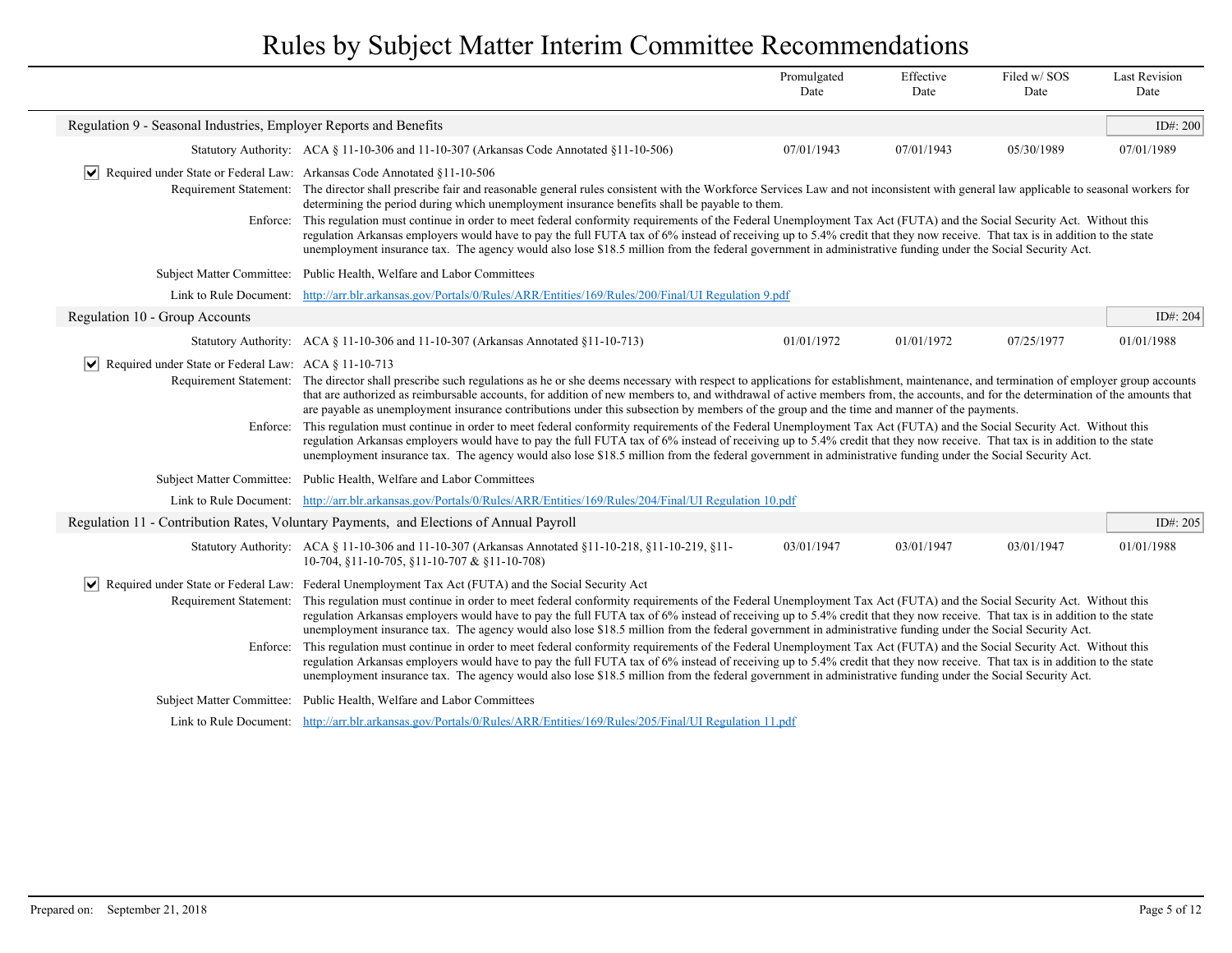|                                                               |                                                                                                                                                                                                                                                                                                                                                                                                                                                                                                                                                                                                                                                                                                                                                                                                                                                                                                                                                                                                                                                                                                                                                                                           | Promulgated<br>Date | Effective<br>Date | Filed w/SOS<br>Date | <b>Last Revision</b><br>Date |
|---------------------------------------------------------------|-------------------------------------------------------------------------------------------------------------------------------------------------------------------------------------------------------------------------------------------------------------------------------------------------------------------------------------------------------------------------------------------------------------------------------------------------------------------------------------------------------------------------------------------------------------------------------------------------------------------------------------------------------------------------------------------------------------------------------------------------------------------------------------------------------------------------------------------------------------------------------------------------------------------------------------------------------------------------------------------------------------------------------------------------------------------------------------------------------------------------------------------------------------------------------------------|---------------------|-------------------|---------------------|------------------------------|
| Regulation 12 - Employing Unit Records                        |                                                                                                                                                                                                                                                                                                                                                                                                                                                                                                                                                                                                                                                                                                                                                                                                                                                                                                                                                                                                                                                                                                                                                                                           |                     |                   |                     | ID#: 206                     |
|                                                               | Statutory Authority: ACA § 11-10-306 and 11-10-307 (Arkansas Annotated §11-10-318)                                                                                                                                                                                                                                                                                                                                                                                                                                                                                                                                                                                                                                                                                                                                                                                                                                                                                                                                                                                                                                                                                                        | 07/26/1937          | 07/26/1937        | 07/26/1937          | 01/01/1988                   |
| Requirement Statement:                                        | Required under State or Federal Law: Federal Unemployment Tax Act (FUTA) and the Social Security Act<br>This regulation must continue in order to meet federal conformity requirements of the Federal Unemployment Tax Act (FUTA) and the Social Security Act. Without this<br>regulation Arkansas employers would have to pay the full FUTA tax of 6% instead of receiving up to 5.4% credit that they now receive. That tax is in addition to the state<br>unemployment insurance tax. The agency would also lose \$18.5 million from the federal government in administrative funding under the Social Security Act.                                                                                                                                                                                                                                                                                                                                                                                                                                                                                                                                                                   |                     |                   |                     |                              |
|                                                               | Enforce: This regulation must continue in order to meet federal conformity requirements of the Federal Unemployment Tax Act (FUTA) and the Social Security Act. Without this<br>regulation Arkansas employers would have to pay the full FUTA tax of 6% instead of receiving up to 5.4% credit that they now receive. That tax is in addition to the state<br>unemployment insurance tax. The agency would also lose \$18.5 million from the federal government in administrative funding under the Social Security Act.                                                                                                                                                                                                                                                                                                                                                                                                                                                                                                                                                                                                                                                                  |                     |                   |                     |                              |
|                                                               | Subject Matter Committee: Public Health, Welfare and Labor Committees                                                                                                                                                                                                                                                                                                                                                                                                                                                                                                                                                                                                                                                                                                                                                                                                                                                                                                                                                                                                                                                                                                                     |                     |                   |                     |                              |
|                                                               | Link to Rule Document: http://arr.blr.arkansas.gov/Portals/0/Rules/ARR/Entities/169/Rules/206/Final/UI Regulation 12.pdf                                                                                                                                                                                                                                                                                                                                                                                                                                                                                                                                                                                                                                                                                                                                                                                                                                                                                                                                                                                                                                                                  |                     |                   |                     |                              |
| Regulation 13 - Employing Unit Reports                        |                                                                                                                                                                                                                                                                                                                                                                                                                                                                                                                                                                                                                                                                                                                                                                                                                                                                                                                                                                                                                                                                                                                                                                                           |                     |                   |                     | ID#: 207                     |
|                                                               | Statutory Authority: $ACA \$ 11-10-306 and 11-10-307 (Arkansas Annotated $\S11$ -10-318)                                                                                                                                                                                                                                                                                                                                                                                                                                                                                                                                                                                                                                                                                                                                                                                                                                                                                                                                                                                                                                                                                                  | 07/26/1937          | 07/26/1937        | 07/26/1937          | 01/01/1988                   |
|                                                               | $ \mathbf{v} $ Required under State or Federal Law: Federal Unemployment Tax Act (FUTA) and the Social Security Act<br>Requirement Statement: This regulation must continue in order to meet federal conformity requirements of the Federal Unemployment Tax Act (FUTA) and the Social Security Act. Without this<br>regulation Arkansas employers would have to pay the full FUTA tax of 6% instead of receiving up to 5.4% credit that they now receive. That tax is in addition to the state<br>unemployment insurance tax. The agency would also lose \$18.5 million from the federal government in administrative funding under the Social Security Act.<br>Enforce: This regulation must continue in order to meet federal conformity requirements of the Federal Unemployment Tax Act (FUTA) and the Social Security Act. Without this<br>regulation Arkansas employers would have to pay the full FUTA tax of 6% instead of receiving up to 5.4% credit that they now receive. That tax is in addition to the state<br>unemployment insurance tax. The agency would also lose \$18.5 million from the federal government in administrative funding under the Social Security Act. |                     |                   |                     |                              |
|                                                               | Subject Matter Committee: Public Health, Welfare and Labor Committees                                                                                                                                                                                                                                                                                                                                                                                                                                                                                                                                                                                                                                                                                                                                                                                                                                                                                                                                                                                                                                                                                                                     |                     |                   |                     |                              |
|                                                               | Link to Rule Document: http://arr.blr.arkansas.gov/Portals/0/Rules/ARR/Entities/169/Rules/207/Final/UI Regulation 13.pdf                                                                                                                                                                                                                                                                                                                                                                                                                                                                                                                                                                                                                                                                                                                                                                                                                                                                                                                                                                                                                                                                  |                     |                   |                     |                              |
| Regulation 14(a) - Week of Unemployment within a Benefit Year |                                                                                                                                                                                                                                                                                                                                                                                                                                                                                                                                                                                                                                                                                                                                                                                                                                                                                                                                                                                                                                                                                                                                                                                           |                     |                   |                     | ID#: 208                     |
|                                                               | Statutory Authority: ACA § 11-10-306 and 11-10-307 (Arkansas Annotated §11-10-203 and §11-10-214)                                                                                                                                                                                                                                                                                                                                                                                                                                                                                                                                                                                                                                                                                                                                                                                                                                                                                                                                                                                                                                                                                         | 12/07/1938          | 12/07/1938        | 12/07/1938          | 01/01/1988                   |
| $ \bm{\mathsf{v}} $<br>Enforce:                               | Required under State or Federal Law: Federal Unemployment Tax Act (FUTA) and the Social Security Act<br>Requirement Statement: This regulation must continue in order to meet federal conformity requirements of the Federal Unemployment Tax Act (FUTA) and the Social Security Act. Without this<br>regulation Arkansas employers would have to pay the full FUTA tax of 6% instead of receiving up to 5.4% credit that they now receive. That tax is in addition to the state<br>unemployment insurance tax. The agency would also lose \$18.5 million from the federal government in administrative funding under the Social Security Act.<br>This regulation must continue in order to meet federal conformity requirements of the Federal Unemployment Tax Act (FUTA) and the Social Security Act. Without this<br>regulation Arkansas employers would have to pay the full FUTA tax of 6% instead of receiving up to 5.4% credit that they now receive. That tax is in addition to the state<br>unemployment insurance tax. The agency would also lose \$18.5 million from the federal government in administrative funding under the Social Security Act.                         |                     |                   |                     |                              |
|                                                               | Subject Matter Committee: Public Health, Welfare and Labor Committees                                                                                                                                                                                                                                                                                                                                                                                                                                                                                                                                                                                                                                                                                                                                                                                                                                                                                                                                                                                                                                                                                                                     |                     |                   |                     |                              |
|                                                               | Link to Rule Document: http://arr.blr.arkansas.gov/Portals/0/Rules/ARR/Entities/169/Rules/208/Final/UI Regulation 14a.pdf                                                                                                                                                                                                                                                                                                                                                                                                                                                                                                                                                                                                                                                                                                                                                                                                                                                                                                                                                                                                                                                                 |                     |                   |                     |                              |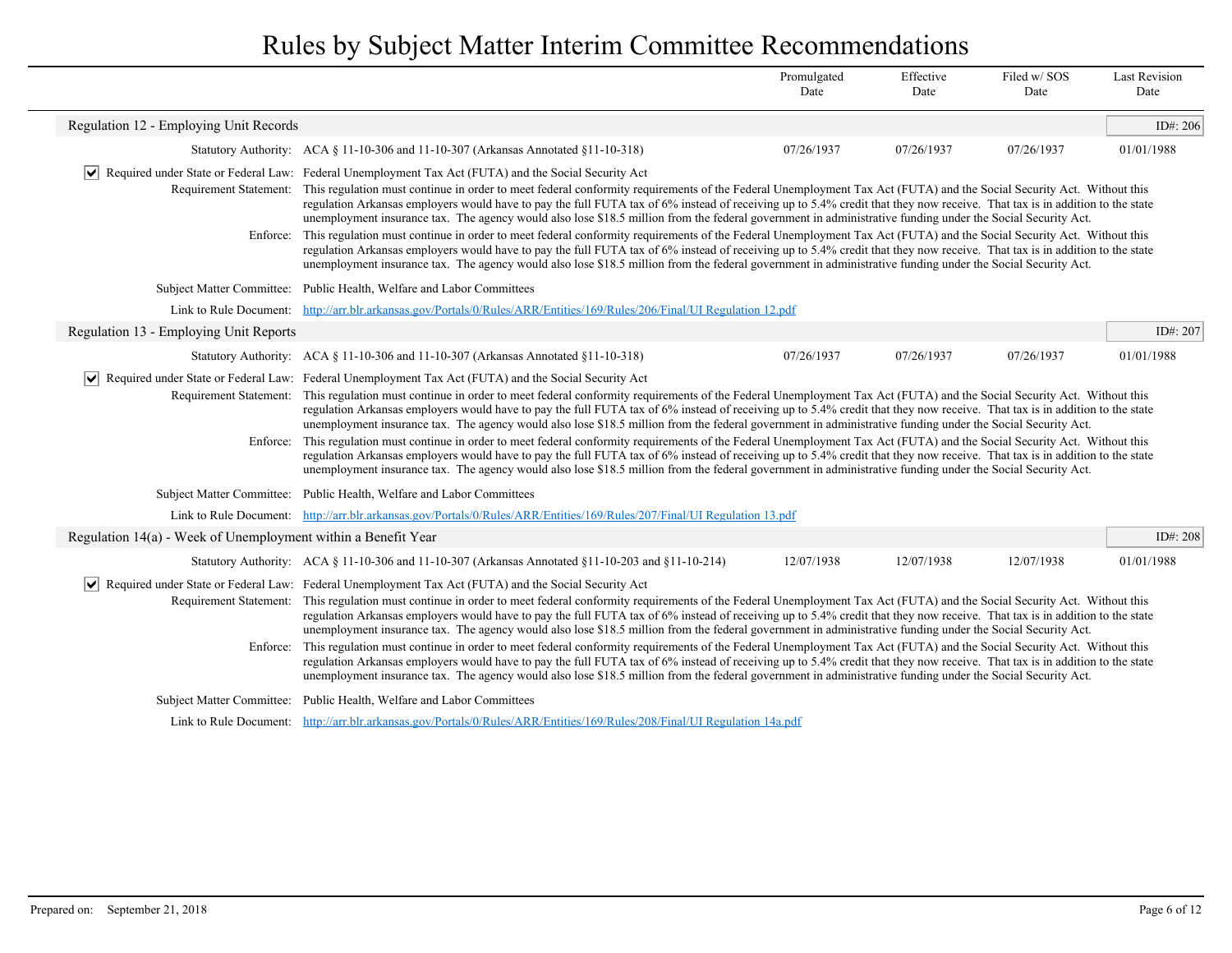|                                                       |                                                                                                                                                                                                                                                                                                                                                                                                                                                                                                                                                                                                                                                                                                                                                                                                                                                                                                                                                                                                                                                                                                                                                                            | Promulgated<br>Date | Effective<br>Date | Filed w/SOS<br>Date | <b>Last Revision</b><br>Date |  |
|-------------------------------------------------------|----------------------------------------------------------------------------------------------------------------------------------------------------------------------------------------------------------------------------------------------------------------------------------------------------------------------------------------------------------------------------------------------------------------------------------------------------------------------------------------------------------------------------------------------------------------------------------------------------------------------------------------------------------------------------------------------------------------------------------------------------------------------------------------------------------------------------------------------------------------------------------------------------------------------------------------------------------------------------------------------------------------------------------------------------------------------------------------------------------------------------------------------------------------------------|---------------------|-------------------|---------------------|------------------------------|--|
| Regulation 14(b) - Claim Filing                       |                                                                                                                                                                                                                                                                                                                                                                                                                                                                                                                                                                                                                                                                                                                                                                                                                                                                                                                                                                                                                                                                                                                                                                            |                     |                   |                     | ID#: 209                     |  |
|                                                       | Statutory Authority: ACA § 11-10-306 and 11-10-307 (Arkansas Annotated §11-10-507)                                                                                                                                                                                                                                                                                                                                                                                                                                                                                                                                                                                                                                                                                                                                                                                                                                                                                                                                                                                                                                                                                         | 12/07/1938          | 12/07/1938        | 06/05/2003          | 07/01/2003                   |  |
| $\vert\bm{\mathsf{v}}\vert$<br>Requirement Statement: | Required under State or Federal Law: Federal Unemployment Tax Act (FUTA) and the Social Security Act<br>This regulation must continue in order to meet federal conformity requirements of the Federal Unemployment Tax Act (FUTA) and the Social Security Act. Without this<br>regulation Arkansas employers would have to pay the full FUTA tax of 6% instead of receiving up to 5.4% credit that they now receive. That tax is in addition to the state<br>unemployment insurance tax. The agency would also lose \$18.5 million from the federal government in administrative funding under the Social Security Act.                                                                                                                                                                                                                                                                                                                                                                                                                                                                                                                                                    |                     |                   |                     |                              |  |
|                                                       | Enforce: This regulation must continue in order to meet federal conformity requirements of the Federal Unemployment Tax Act (FUTA) and the Social Security Act. Without this<br>regulation Arkansas employers would have to pay the full FUTA tax of 6% instead of receiving up to 5.4% credit that they now receive. That tax is in addition to the state<br>unemployment insurance tax. The agency would also lose \$18.5 million from the federal government in administrative funding under the Social Security Act.                                                                                                                                                                                                                                                                                                                                                                                                                                                                                                                                                                                                                                                   |                     |                   |                     |                              |  |
| <b>Subject Matter Committee:</b>                      | Public Health, Welfare and Labor Committees                                                                                                                                                                                                                                                                                                                                                                                                                                                                                                                                                                                                                                                                                                                                                                                                                                                                                                                                                                                                                                                                                                                                |                     |                   |                     |                              |  |
| Link to Rule Document:                                | http://arr.blr.arkansas.gov/Portals/0/Rules/ARR/Entities/169/Rules/209/Final/UI Regulation 14b.pdf                                                                                                                                                                                                                                                                                                                                                                                                                                                                                                                                                                                                                                                                                                                                                                                                                                                                                                                                                                                                                                                                         |                     |                   |                     |                              |  |
| Regulation $14(c)$ - Registration and Reporting       |                                                                                                                                                                                                                                                                                                                                                                                                                                                                                                                                                                                                                                                                                                                                                                                                                                                                                                                                                                                                                                                                                                                                                                            |                     |                   |                     | ID#: 210                     |  |
|                                                       | Statutory Authority: ACA § 11-10-306 and 11-10-307 (Arkansas Annotated §11-10-507)                                                                                                                                                                                                                                                                                                                                                                                                                                                                                                                                                                                                                                                                                                                                                                                                                                                                                                                                                                                                                                                                                         | 12/07/1938          | 12/07/1938        | 06/05/2003          | 07/01/2003                   |  |
|                                                       | Required under State or Federal Law: Federal Unemployment Tax Act (FUTA) and the Social Security Act<br>Requirement Statement: This regulation must continue in order to meet federal conformity requirements of the Federal Unemployment Tax Act (FUTA) and the Social Security Act. Without this<br>regulation Arkansas employers would have to pay the full FUTA tax of 6% instead of receiving up to 5.4% credit that they now receive. That tax is in addition to the state<br>unemployment insurance tax. The agency would also lose \$18.5 million from the federal government in administrative funding under the Social Security Act.<br>Enforce: This regulation must continue in order to meet federal conformity requirements of the Federal Unemployment Tax Act (FUTA) and the Social Security Act. Without this<br>regulation Arkansas employers would have to pay the full FUTA tax of 6% instead of receiving up to 5.4% credit that they now receive. That tax is in addition to the state<br>unemployment insurance tax. The agency would also lose \$18.5 million from the federal government in administrative funding under the Social Security Act. |                     |                   |                     |                              |  |
| <b>Subject Matter Committee:</b>                      | Public Health, Welfare and Labor Committees                                                                                                                                                                                                                                                                                                                                                                                                                                                                                                                                                                                                                                                                                                                                                                                                                                                                                                                                                                                                                                                                                                                                |                     |                   |                     |                              |  |
| Link to Rule Document:                                | http://arr.blr.arkansas.gov/Portals/0/Rules/ARR/Entities/169/Rules/210/Final/UI Regulation 14c.pdf                                                                                                                                                                                                                                                                                                                                                                                                                                                                                                                                                                                                                                                                                                                                                                                                                                                                                                                                                                                                                                                                         |                     |                   |                     |                              |  |
| Regulation 14(d) - Work Search                        |                                                                                                                                                                                                                                                                                                                                                                                                                                                                                                                                                                                                                                                                                                                                                                                                                                                                                                                                                                                                                                                                                                                                                                            |                     |                   |                     | ID#: 211                     |  |
|                                                       | Statutory Authority: ACA § 11-10-306 and 11-10-307 (Arkansas Annotated §11-10-507)                                                                                                                                                                                                                                                                                                                                                                                                                                                                                                                                                                                                                                                                                                                                                                                                                                                                                                                                                                                                                                                                                         | 12/07/1938          | 12/07/1938        | 06/08/1999          | 07/01/1999                   |  |
| $\vert\bm{\mathsf{v}}\vert$<br>Enforce:               | Required under State or Federal Law: Federal Unemployment Tax Act (FUTA) and the Social Security Act<br>Requirement Statement: This regulation must continue in order to meet federal conformity requirements of the Federal Unemployment Tax Act (FUTA) and the Social Security Act. Without this<br>regulation Arkansas employers would have to pay the full FUTA tax of 6% instead of receiving up to 5.4% credit that they now receive. That tax is in addition to the state<br>unemployment insurance tax. The agency would also lose \$18.5 million from the federal government in administrative funding under the Social Security Act.<br>This regulation must continue in order to meet federal conformity requirements of the Federal Unemployment Tax Act (FUTA) and the Social Security Act. Without this<br>regulation Arkansas employers would have to pay the full FUTA tax of 6% instead of receiving up to 5.4% credit that they now receive. That tax is in addition to the state<br>unemployment insurance tax. The agency would also lose \$18.5 million from the federal government in administrative funding under the Social Security Act.          |                     |                   |                     |                              |  |
| <b>Subject Matter Committee:</b>                      | Public Health, Welfare and Labor Committees                                                                                                                                                                                                                                                                                                                                                                                                                                                                                                                                                                                                                                                                                                                                                                                                                                                                                                                                                                                                                                                                                                                                |                     |                   |                     |                              |  |
|                                                       | Link to Rule Document: http://arr.blr.arkansas.gov/Portals/0/Rules/ARR/Entities/169/Rules/211/Final/UI Regulation 14d.pdf                                                                                                                                                                                                                                                                                                                                                                                                                                                                                                                                                                                                                                                                                                                                                                                                                                                                                                                                                                                                                                                  |                     |                   |                     |                              |  |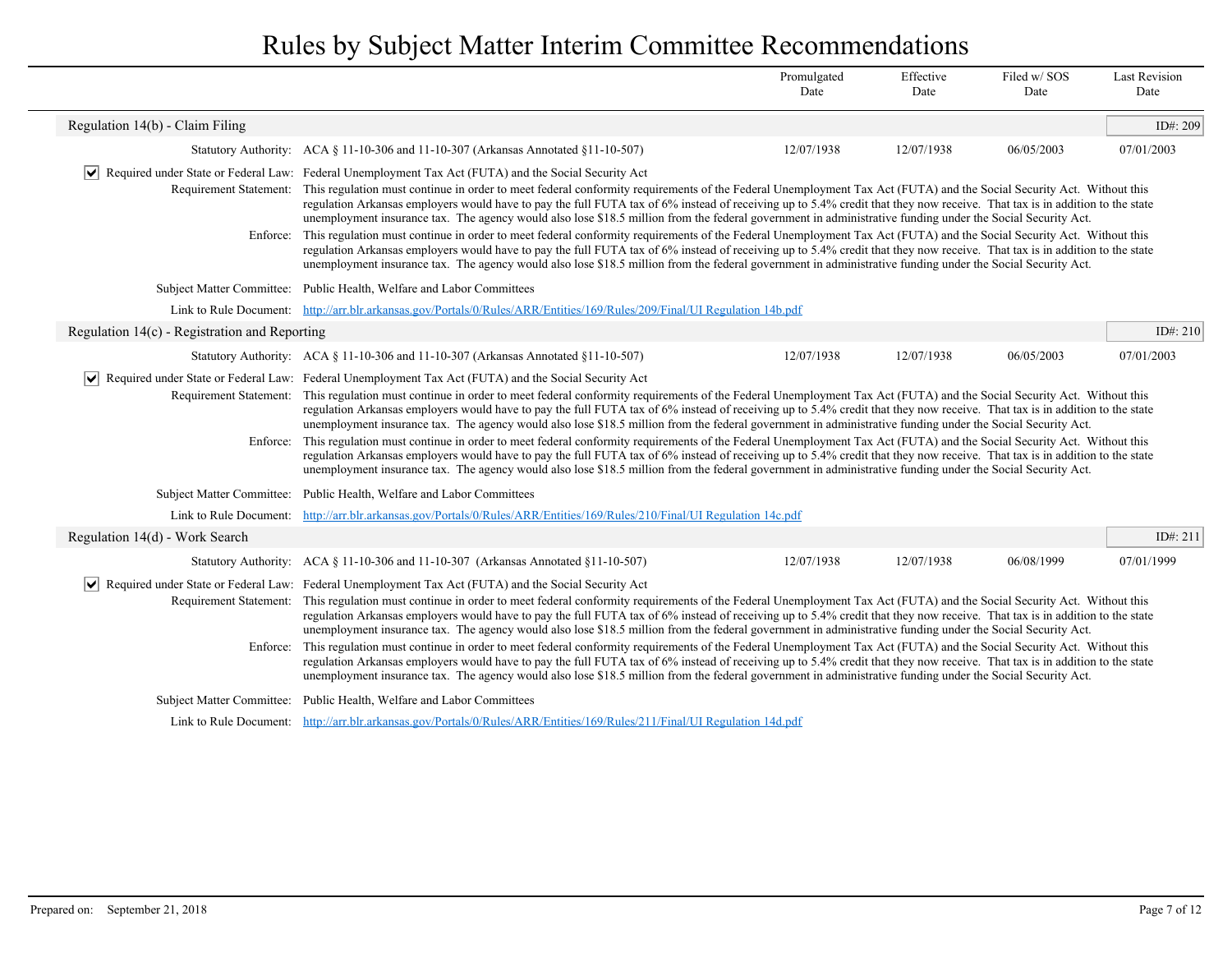|                                                                                                   |                                                                                                                                                                                                                                                                                                                                                                                                                                                                                                                                                                                                                                                                                                                                                                                                                                 | Promulgated<br>Date | Effective<br>Date | Filed w/SOS<br>Date | <b>Last Revision</b><br>Date |
|---------------------------------------------------------------------------------------------------|---------------------------------------------------------------------------------------------------------------------------------------------------------------------------------------------------------------------------------------------------------------------------------------------------------------------------------------------------------------------------------------------------------------------------------------------------------------------------------------------------------------------------------------------------------------------------------------------------------------------------------------------------------------------------------------------------------------------------------------------------------------------------------------------------------------------------------|---------------------|-------------------|---------------------|------------------------------|
|                                                                                                   | Regulation 15 - Notice of Claims Filed and Benefits Charged, Employer Response and Noncharge Rights                                                                                                                                                                                                                                                                                                                                                                                                                                                                                                                                                                                                                                                                                                                             |                     |                   |                     | ID#: 212                     |
|                                                                                                   | Statutory Authority: ACA § 11-10-306 and 11-10-307 (Arkansas Annotated §11-10-306, §11-10-308, §11-<br>$10-315 & $11-10-316$                                                                                                                                                                                                                                                                                                                                                                                                                                                                                                                                                                                                                                                                                                    | 07/01/1949          | 07/01/1949        | 02/04/2014          | 03/01/2014                   |
|                                                                                                   | $ \mathbf{v} $ Required under State or Federal Law: the Federal Employment Tax Act (FUTA)<br>Requirement Statement: This regulation must continue in order to meet federal conformity requirements of the Federal Employment Tax Act (FUTA). Without this regulation Arkansas employers would<br>have to pay the full FUTA tax of 6% instead of receiving up to 5.4% credit that they now receive. That tax is in addition to the state unemployment insurance tax.<br>Enforce: This regulation must continue in order to meet federal conformity requirements of the Federal Employment Tax Act (FUTA). Without this regulation Arkansas employers would<br>have to pay the full FUTA tax of 6% instead of receiving up to 5.4% credit that they now receive. That tax is in addition to the state unemployment insurance tax. |                     |                   |                     |                              |
|                                                                                                   | Subject Matter Committee: Public Health, Welfare and Labor Committees                                                                                                                                                                                                                                                                                                                                                                                                                                                                                                                                                                                                                                                                                                                                                           |                     |                   |                     |                              |
|                                                                                                   | Link to Rule Document: http://arr.blr.arkansas.gov/Portals/0/Rules/ARR/Entities/169/Rules/212/Final/UI Regulation 15.pdf                                                                                                                                                                                                                                                                                                                                                                                                                                                                                                                                                                                                                                                                                                        |                     |                   |                     |                              |
| Regulation 16 - Extended Benefits                                                                 |                                                                                                                                                                                                                                                                                                                                                                                                                                                                                                                                                                                                                                                                                                                                                                                                                                 |                     |                   |                     | ID#: 213                     |
|                                                                                                   | Statutory Authority: ACA § 11-10-306 and 11-10-307 (Arkansas Annotated §11-10-534 & §11-10-535)                                                                                                                                                                                                                                                                                                                                                                                                                                                                                                                                                                                                                                                                                                                                 | 07/01/1971          | 07/01/1971        | 07/01/1971          | 01/01/1988                   |
| Enforce:                                                                                          | Required under State or Federal Law: Federal Employment Tax Act (FUTA)<br>Requirement Statement: This regulation must continue in order to meet federal conformity requirements of the Federal Employment Tax Act (FUTA). Without this regulation Arkansas employers would<br>have to pay the full FUTA tax of 6% instead of receiving up to 5.4% credit that they now receive. That tax is in addition to the state unemployment insurance tax.<br>This regulation must continue in order to meet federal conformity requirements of the Federal Employment Tax Act (FUTA). Without this regulation Arkansas employers would<br>have to pay the full FUTA tax of 6% instead of receiving up to 5.4% credit that they now receive. That tax is in addition to the state unemployment insurance tax.                             |                     |                   |                     |                              |
|                                                                                                   | Subject Matter Committee: Public Health, Welfare and Labor Committees                                                                                                                                                                                                                                                                                                                                                                                                                                                                                                                                                                                                                                                                                                                                                           |                     |                   |                     |                              |
|                                                                                                   | Link to Rule Document: http://arr.blr.arkansas.gov/Portals/0/Rules/ARR/Entities/169/Rules/213/Final/UI Regulation 16.pdf                                                                                                                                                                                                                                                                                                                                                                                                                                                                                                                                                                                                                                                                                                        |                     |                   |                     |                              |
| Regulation 17 - Monetary Determination Notice                                                     |                                                                                                                                                                                                                                                                                                                                                                                                                                                                                                                                                                                                                                                                                                                                                                                                                                 |                     |                   |                     | ID#: 214                     |
|                                                                                                   | Statutory Authority: ACA § 11-10-306 and 11-10-307 (Arkansas Annotated §11-10-522)                                                                                                                                                                                                                                                                                                                                                                                                                                                                                                                                                                                                                                                                                                                                              | 09/01/1955          | 09/01/1955        | 09/01/1955          | 01/01/1988                   |
| $ \bm{\vee} $                                                                                     | Required under State or Federal Law: Federal Employment Tax Act (FUTA)<br>Requirement Statement: This regulation must continue in order to meet federal conformity requirements of the Federal Employment Tax Act (FUTA). Without this regulation Arkansas employers would<br>have to pay the full FUTA tax of 6% instead of receiving up to 5.4% credit that they now receive. That tax is in addition to the state unemployment insurance tax.<br>Enforce: This regulation must continue in order to meet federal conformity requirements of the Federal Employment Tax Act (FUTA). Without this regulation Arkansas employers would<br>have to pay the full FUTA tax of 6% instead of receiving up to 5.4% credit that they now receive. That tax is in addition to the state unemployment insurance tax.                    |                     |                   |                     |                              |
|                                                                                                   | Subject Matter Committee: Public Health, Welfare and Labor Committees                                                                                                                                                                                                                                                                                                                                                                                                                                                                                                                                                                                                                                                                                                                                                           |                     |                   |                     |                              |
|                                                                                                   | Link to Rule Document: http://arr.blr.arkansas.gov/Portals/0/Rules/ARR/Entities/169/Rules/214/Final/UI Regulation 17.pdf                                                                                                                                                                                                                                                                                                                                                                                                                                                                                                                                                                                                                                                                                                        |                     |                   |                     |                              |
| Regulation 18 - Payment of Benefits to Interstate Claims                                          |                                                                                                                                                                                                                                                                                                                                                                                                                                                                                                                                                                                                                                                                                                                                                                                                                                 |                     |                   |                     | ID#: 215                     |
|                                                                                                   | Statutory Authority: ACA § 11-10-306 and 11-10-307 (Arkansas Annotated §11-10-313)                                                                                                                                                                                                                                                                                                                                                                                                                                                                                                                                                                                                                                                                                                                                              | 07/01/1941          | 07/01/1941        | 06/11/2011          | 07/01/2001                   |
| Required under State or Federal Law: Arkansas Annotated §11-10-313<br>$\vert\bm{\mathsf{v}}\vert$ | Requirement Statement: ACA § 11-10-313 requires ADWS to participate in the federal Interstate Benefits Payment Plan, and the regulations are required for ADWS to participate in the Interstate Benefits<br>program.<br>Enforce: This regulation must continue in order to meet the conformity requirements of the Social Security Act. The agency would lose \$18.5 million from the federal government in<br>administrative funding under the Social Security Act.                                                                                                                                                                                                                                                                                                                                                            |                     |                   |                     |                              |
|                                                                                                   | Subject Matter Committee: Public Health, Welfare and Labor Committees                                                                                                                                                                                                                                                                                                                                                                                                                                                                                                                                                                                                                                                                                                                                                           |                     |                   |                     |                              |
|                                                                                                   | Link to Rule Document: http://arr.blr.arkansas.gov/Portals/0/Rules/ARR/Entities/169/Rules/215/Final/UI Regulation 18.pdf                                                                                                                                                                                                                                                                                                                                                                                                                                                                                                                                                                                                                                                                                                        |                     |                   |                     |                              |
|                                                                                                   |                                                                                                                                                                                                                                                                                                                                                                                                                                                                                                                                                                                                                                                                                                                                                                                                                                 |                     |                   |                     |                              |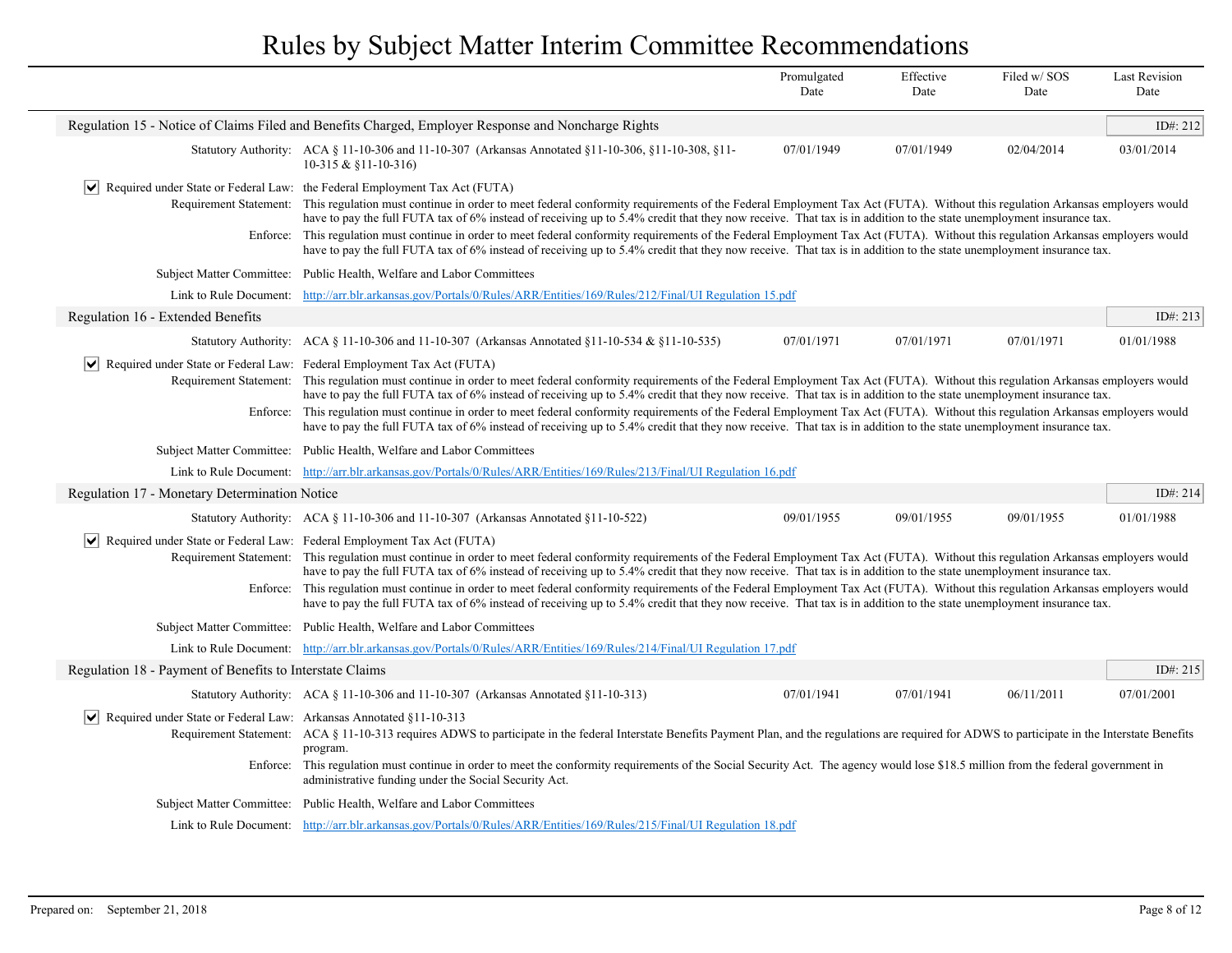|                                                                                       |                                                                                                                                                                                                                                                                                                                                                                                                                                                                                                                                                                                                                                                                                                                                                                                                                                                                                                                                                                                                                                                                                                                                                                                                                                                                                                                                                                                                                                                                                                                     | Promulgated<br>Date | Effective<br>Date | Filed w/SOS<br>Date | <b>Last Revision</b><br>Date |
|---------------------------------------------------------------------------------------|---------------------------------------------------------------------------------------------------------------------------------------------------------------------------------------------------------------------------------------------------------------------------------------------------------------------------------------------------------------------------------------------------------------------------------------------------------------------------------------------------------------------------------------------------------------------------------------------------------------------------------------------------------------------------------------------------------------------------------------------------------------------------------------------------------------------------------------------------------------------------------------------------------------------------------------------------------------------------------------------------------------------------------------------------------------------------------------------------------------------------------------------------------------------------------------------------------------------------------------------------------------------------------------------------------------------------------------------------------------------------------------------------------------------------------------------------------------------------------------------------------------------|---------------------|-------------------|---------------------|------------------------------|
| Regulation 20 - Lessor Employing Units                                                |                                                                                                                                                                                                                                                                                                                                                                                                                                                                                                                                                                                                                                                                                                                                                                                                                                                                                                                                                                                                                                                                                                                                                                                                                                                                                                                                                                                                                                                                                                                     |                     |                   |                     | ID#: 216                     |
|                                                                                       | Statutory Authority: ACA $\S$ 11-10-306 and 11-10-307 (Arkansas Annotated $\S$ 11-10-717(e))                                                                                                                                                                                                                                                                                                                                                                                                                                                                                                                                                                                                                                                                                                                                                                                                                                                                                                                                                                                                                                                                                                                                                                                                                                                                                                                                                                                                                        | 01/01/1998          | 01/01/1998        | 01/01/1998          |                              |
| $ \mathbf{v} $ Required under State or Federal Law: Federal Employment Tax Act (FUTA) | Requirement Statement: This regulation must continue in order to meet federal conformity requirements of the Federal Employment Tax Act (FUTA). Without this regulation Arkansas employers would<br>have to pay the full FUTA tax of 6% instead of receiving up to 5.4% credit that they now receive. That tax is in addition to the state unemployment insurance tax.<br>Enforce: This regulation must continue in order to meet federal conformity requirements of the Federal Employment Tax Act (FUTA). Without this regulation Arkansas employers would<br>have to pay the full FUTA tax of 6% instead of receiving up to 5.4% credit that they now receive. That tax is in addition to the state unemployment insurance tax.                                                                                                                                                                                                                                                                                                                                                                                                                                                                                                                                                                                                                                                                                                                                                                                  |                     |                   |                     |                              |
|                                                                                       | Subject Matter Committee: Public Health, Welfare and Labor Committees                                                                                                                                                                                                                                                                                                                                                                                                                                                                                                                                                                                                                                                                                                                                                                                                                                                                                                                                                                                                                                                                                                                                                                                                                                                                                                                                                                                                                                               |                     |                   |                     |                              |
|                                                                                       | Link to Rule Document: http://arr.blr.arkansas.gov/Portals/0/Rules/ARR/Entities/169/Rules/216/Final/UI Regulation 20.pdf                                                                                                                                                                                                                                                                                                                                                                                                                                                                                                                                                                                                                                                                                                                                                                                                                                                                                                                                                                                                                                                                                                                                                                                                                                                                                                                                                                                            |                     |                   |                     |                              |
| Regulation 21 - Cancellation and Reissuance of Benefit Checks                         |                                                                                                                                                                                                                                                                                                                                                                                                                                                                                                                                                                                                                                                                                                                                                                                                                                                                                                                                                                                                                                                                                                                                                                                                                                                                                                                                                                                                                                                                                                                     |                     |                   |                     | ID#: 217                     |
|                                                                                       | Statutory Authority: ACA § 11-10-306 and 11-10-307 (Arkansas Annotated §11-10-501)                                                                                                                                                                                                                                                                                                                                                                                                                                                                                                                                                                                                                                                                                                                                                                                                                                                                                                                                                                                                                                                                                                                                                                                                                                                                                                                                                                                                                                  | 07/01/1941          | 07/01/1941        | 05/30/1989          | 07/01/1989                   |
|                                                                                       | $ \mathbf{v} $ Required under State or Federal Law: Federal Employment Tax Act (FUTA) and the Social Security Act                                                                                                                                                                                                                                                                                                                                                                                                                                                                                                                                                                                                                                                                                                                                                                                                                                                                                                                                                                                                                                                                                                                                                                                                                                                                                                                                                                                                   |                     |                   |                     |                              |
| Enforce:                                                                              | Requirement Statement: This regulation must continue in order to meet federal conformity requirements of the Federal Employment Tax Act (FUTA) and the Social Security Act. Without this regulation<br>Arkansas employers would have to pay the full FUTA tax of 6% instead of receiving up to 5.4% credit that they now receive. That tax is in addition to the state unemployment<br>insurance tax. The agency would also lose \$18.5 million from the federal government in administrative funding under the Social Security Act. Though most payments of<br>unemployment insurance benefits are paid by debit card at this time, possible refunds are made by check and a check system is the secondary payment method should the primary<br>debit system fail.<br>This regulation must continue in order to meet federal conformity requirements of the Federal Employment Tax Act (FUTA) and the Social Security Act. Without this regulation<br>Arkansas employers would have to pay the full FUTA tax of 6% instead of receiving up to 5.4% credit that they now receive. That tax is in addition to the state unemployment<br>insurance tax. The agency would also lose \$18.5 million from the federal government in administrative funding under the Social Security Act. Though most payments of<br>unemployment insurance benefits are paid by debit card at this time, possible refunds are made by check and a check system is the secondary payment method should the primary<br>debit system fail. |                     |                   |                     |                              |
|                                                                                       | Subject Matter Committee: Public Health, Welfare and Labor Committees                                                                                                                                                                                                                                                                                                                                                                                                                                                                                                                                                                                                                                                                                                                                                                                                                                                                                                                                                                                                                                                                                                                                                                                                                                                                                                                                                                                                                                               |                     |                   |                     |                              |
|                                                                                       | Link to Rule Document: http://arr.blr.arkansas.gov/Portals/0/Rules/ARR/Entities/169/Rules/217/Final/UI Regulation 21.pdf                                                                                                                                                                                                                                                                                                                                                                                                                                                                                                                                                                                                                                                                                                                                                                                                                                                                                                                                                                                                                                                                                                                                                                                                                                                                                                                                                                                            |                     |                   |                     |                              |
| Regulation 23 - Destruction of Department of Workforce Services Records               |                                                                                                                                                                                                                                                                                                                                                                                                                                                                                                                                                                                                                                                                                                                                                                                                                                                                                                                                                                                                                                                                                                                                                                                                                                                                                                                                                                                                                                                                                                                     |                     |                   |                     | ID#: 218                     |
|                                                                                       | Statutory Authority: ACA § 11-10-306 and 11-10-307 (Arkansas Annotated §11-10-306)                                                                                                                                                                                                                                                                                                                                                                                                                                                                                                                                                                                                                                                                                                                                                                                                                                                                                                                                                                                                                                                                                                                                                                                                                                                                                                                                                                                                                                  | 04/01/1947          | 04/01/1947        | 04/01/1947          | 01/01/1988                   |
| Enforce:                                                                              | √ Required under State or Federal Law: Federal Unemployment Tax Act (FUTA) and the Social Security Act<br>Requirement Statement: This regulation must continue in order to meet federal conformity requirements of the Federal Unemployment Tax Act (FUTA) and the Social Security Act. Without this<br>regulation Arkansas employers would have to pay the full FUTA tax of 6% instead of receiving up to 5.4% credit that they now receive. That tax is in addition to the state<br>unemployment insurance tax. The agency would also lose \$18.5 million from the federal government in administrative funding under the Social Security Act.<br>This regulation must continue in order to meet federal conformity requirements of the Federal Unemployment Tax Act (FUTA) and the Social Security Act. Without this                                                                                                                                                                                                                                                                                                                                                                                                                                                                                                                                                                                                                                                                                             |                     |                   |                     |                              |
|                                                                                       | regulation Arkansas employers would have to pay the full FUTA tax of 6% instead of receiving up to 5.4% credit that they now receive. That tax is in addition to the state<br>unemployment insurance tax. The agency would also lose \$18.5 million from the federal government in administrative funding under the Social Security Act.                                                                                                                                                                                                                                                                                                                                                                                                                                                                                                                                                                                                                                                                                                                                                                                                                                                                                                                                                                                                                                                                                                                                                                            |                     |                   |                     |                              |
|                                                                                       | Subject Matter Committee: Public Health, Welfare and Labor Committees                                                                                                                                                                                                                                                                                                                                                                                                                                                                                                                                                                                                                                                                                                                                                                                                                                                                                                                                                                                                                                                                                                                                                                                                                                                                                                                                                                                                                                               |                     |                   |                     |                              |
|                                                                                       | Link to Rule Document: http://arr.blr.arkansas.gov/Portals/0/Rules/ARR/Entities/169/Rules/218/Final/UI Regulation 23.pdf                                                                                                                                                                                                                                                                                                                                                                                                                                                                                                                                                                                                                                                                                                                                                                                                                                                                                                                                                                                                                                                                                                                                                                                                                                                                                                                                                                                            |                     |                   |                     |                              |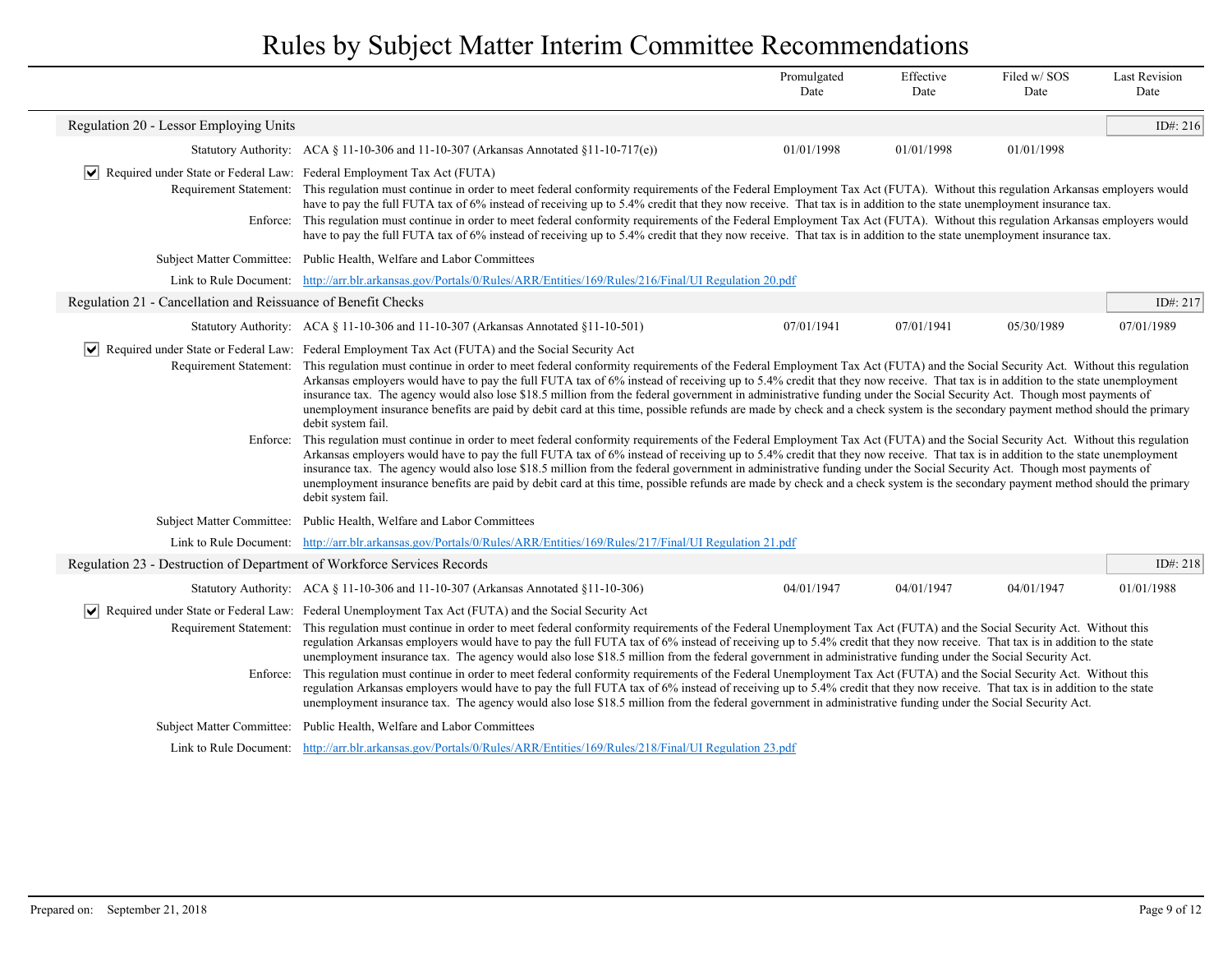|                                                                         |                                                                                                                                                                                                                                                                                                                                                                                                                                                                                                                                        | Promulgated<br>Date | Effective<br>Date | Filed w/SOS<br>Date | <b>Last Revision</b><br>Date |
|-------------------------------------------------------------------------|----------------------------------------------------------------------------------------------------------------------------------------------------------------------------------------------------------------------------------------------------------------------------------------------------------------------------------------------------------------------------------------------------------------------------------------------------------------------------------------------------------------------------------------|---------------------|-------------------|---------------------|------------------------------|
|                                                                         | Regulation 26 - Determination of Employer when Sickness or Accident Disability Payments Are Made By A Third Party                                                                                                                                                                                                                                                                                                                                                                                                                      |                     |                   |                     | ID#: $219$                   |
|                                                                         | Statutory Authority: ACA § 11-10-306 and 11-10-307 (Arkansas Annotated §11-10-215)                                                                                                                                                                                                                                                                                                                                                                                                                                                     | 07/01/1987          | 07/01/1987        | 07/01/1987          |                              |
|                                                                         | Required under State or Federal Law: Federal Unemployment Tax Act (FUTA) and the Social Security Act                                                                                                                                                                                                                                                                                                                                                                                                                                   |                     |                   |                     |                              |
|                                                                         | Requirement Statement: This regulation must continue in order to meet federal conformity requirements of the Federal Unemployment Tax Act (FUTA) and the Social Security Act. Without this<br>regulation Arkansas employers would have to pay the full FUTA tax of 6% instead of receiving up to 5.4% credit that they now receive. That tax is in addition to the state<br>unemployment insurance tax. The agency would also lose \$18.5 million from the federal government in administrative funding under the Social Security Act. |                     |                   |                     |                              |
| Enforce:                                                                | This regulation must continue in order to meet federal conformity requirements of the Federal Unemployment Tax Act (FUTA) and the Social Security Act. Without this<br>regulation Arkansas employers would have to pay the full FUTA tax of 6% instead of receiving up to 5.4% credit that they now receive. That tax is in addition to the state<br>unemployment insurance tax. The agency would also lose \$18.5 million from the federal government in administrative funding under the Social Security Act.                        |                     |                   |                     |                              |
|                                                                         | Subject Matter Committee: Public Health, Welfare and Labor Committees                                                                                                                                                                                                                                                                                                                                                                                                                                                                  |                     |                   |                     |                              |
|                                                                         | Link to Rule Document: http://arr.blr.arkansas.gov/Portals/0/Rules/ARR/Entities/169/Rules/219/Final/UI Regulation 26.pdf                                                                                                                                                                                                                                                                                                                                                                                                               |                     |                   |                     |                              |
| Regulation 27 - Employer Coverage Hearings                              |                                                                                                                                                                                                                                                                                                                                                                                                                                                                                                                                        |                     |                   |                     | ID#: 201                     |
|                                                                         | Statutory Authority: ACA § 11-10-306 and 11-10-307 (Arkansas Code Annotated §11-10-306, §11-10-308,<br>$$11-10-315 & $11-10-316$                                                                                                                                                                                                                                                                                                                                                                                                       | 01/01/1986          | 01/01/1986        | 06/22/2011          | 07/31/2011                   |
|                                                                         | $\vert \bullet \vert$ Required under State or Federal Law: Federal Unemployment Tax Act (FUTA) and the Social Security Act                                                                                                                                                                                                                                                                                                                                                                                                             |                     |                   |                     |                              |
| Requirement Statement:                                                  | This regulation must continue in order to meet federal conformity requirements of the Federal Unemployment Tax Act (FUTA) and the Social Security Act. Without this<br>regulation Arkansas employers would have to pay the full FUTA tax of 6% instead of receiving up to 5.4% credit that they now receive. That tax is in addition to the state<br>unemployment insurance tax. The agency would also lose \$18.5 million from the federal government in administrative funding under the Social Security Act.                        |                     |                   |                     |                              |
| Enforce:                                                                | This regulation must continue in order to meet federal conformity requirements of the Federal Unemployment Tax Act (FUTA) and the Social Security Act. Without this<br>regulation Arkansas employers would have to pay the full FUTA tax of 6% instead of receiving up to 5.4% credit that they now receive. That tax is in addition to the state<br>unemployment insurance tax. The agency would also lose \$18.5 million from the federal government in administrative funding under the Social Security Act.                        |                     |                   |                     |                              |
|                                                                         | Subject Matter Committee: Public Health, Welfare and Labor Committees                                                                                                                                                                                                                                                                                                                                                                                                                                                                  |                     |                   |                     |                              |
|                                                                         | Link to Rule Document: http://arr.blr.arkansas.gov/Portals/0/Rules/ARR/Entities/169/Rules/201/Final/UI Regulation 27.pdf                                                                                                                                                                                                                                                                                                                                                                                                               |                     |                   |                     |                              |
|                                                                         | Regulation 28 - Determination of General Educational Development and Adult Basic Education Courses as Training in Demand Occupations                                                                                                                                                                                                                                                                                                                                                                                                   |                     |                   |                     | ID#: 220                     |
|                                                                         | Statutory Authority: ACA § 11-10-306 and 11-10-307 (Arkansas Annotated §11-10-507(3)(B) and (C))                                                                                                                                                                                                                                                                                                                                                                                                                                       | 07/01/1987          | 07/01/1987        | 07/01/1987          |                              |
| $ \mathbf{v} $ Required under State or Federal Law: Social Security Act |                                                                                                                                                                                                                                                                                                                                                                                                                                                                                                                                        |                     |                   |                     |                              |
|                                                                         | Requirement Statement: This regulation must continue in order to meet the conformity requirements of the Social Security Act. The agency would lose \$18.5 million from the federal government in<br>administrative funding under the Social Security Act.                                                                                                                                                                                                                                                                             |                     |                   |                     |                              |
|                                                                         | Enforce: This regulation must continue in order to meet the conformity requirements of the Social Security Act. The agency would lose \$18.5 million from the federal government in<br>administrative funding under the Social Security Act.                                                                                                                                                                                                                                                                                           |                     |                   |                     |                              |
|                                                                         | Subject Matter Committee: Public Health, Welfare and Labor Committees                                                                                                                                                                                                                                                                                                                                                                                                                                                                  |                     |                   |                     |                              |
|                                                                         | Link to Rule Document: http://arr.blr.arkansas.gov/Portals/0/Rules/ARR/Entities/169/Rules/220/Final/UI Regulation 28.pdf                                                                                                                                                                                                                                                                                                                                                                                                               |                     |                   |                     |                              |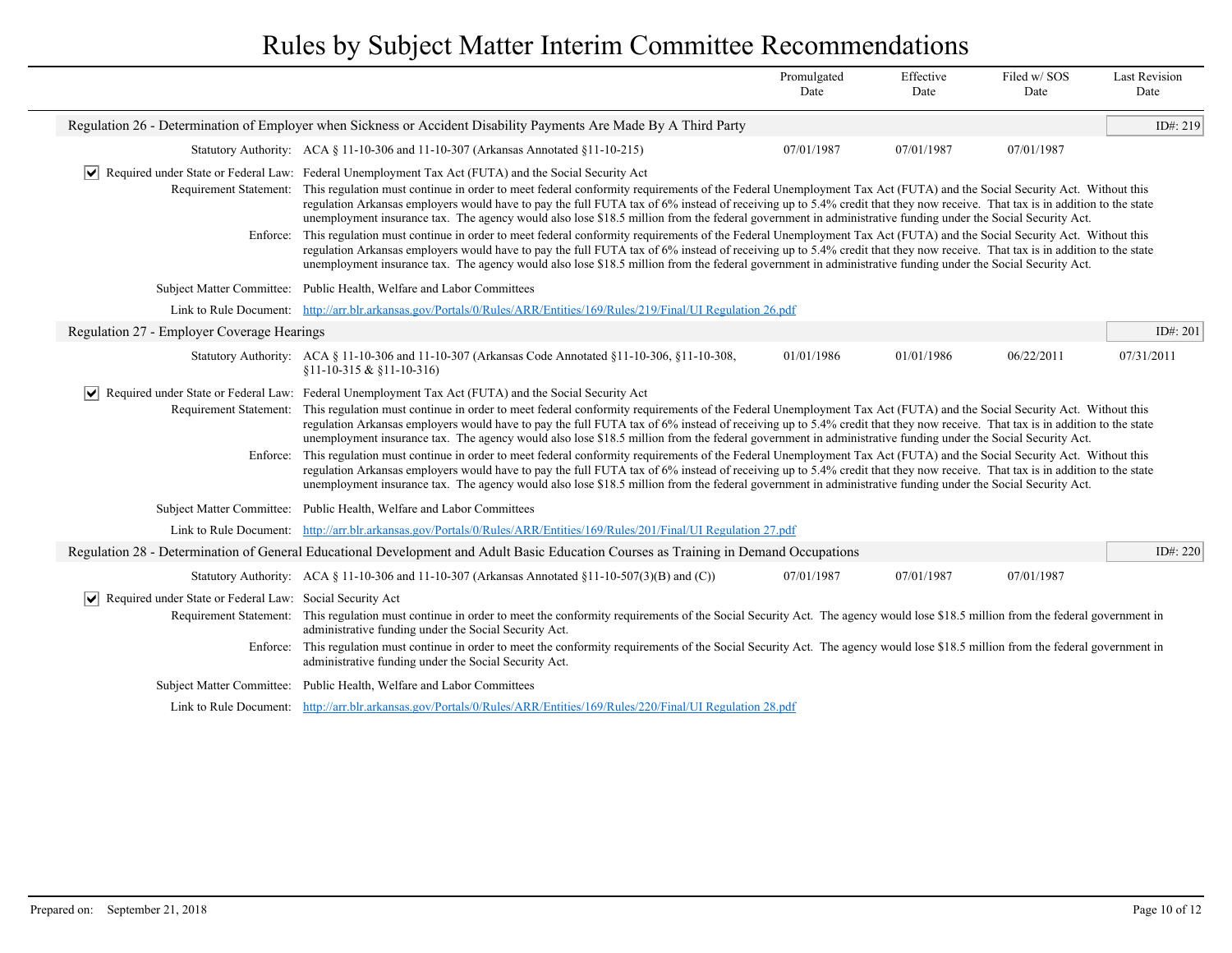|                                                                                          |                                                                                                                                                                                                                                                                                                                                                                                                                                                                                                                                                                                                                                           | Promulgated<br>Date | Effective<br>Date | Filed w/SOS<br>Date | <b>Last Revision</b><br>Date |
|------------------------------------------------------------------------------------------|-------------------------------------------------------------------------------------------------------------------------------------------------------------------------------------------------------------------------------------------------------------------------------------------------------------------------------------------------------------------------------------------------------------------------------------------------------------------------------------------------------------------------------------------------------------------------------------------------------------------------------------------|---------------------|-------------------|---------------------|------------------------------|
| Regulation 29 - Training Trust Fund Program                                              |                                                                                                                                                                                                                                                                                                                                                                                                                                                                                                                                                                                                                                           |                     |                   |                     | ID#: 262                     |
|                                                                                          | Statutory Authority: ACA § 11-10-306 and 11-10-307 (Act 551 of 2007)                                                                                                                                                                                                                                                                                                                                                                                                                                                                                                                                                                      | 03/28/2007          | 07/01/2007        | 07/08/2008          | 10/01/2011                   |
|                                                                                          | $\vert \mathbf{v} \vert$ Required under State or Federal Law: ACA § 11-10-306 and 11-10-307 (Act 551 of 2007)                                                                                                                                                                                                                                                                                                                                                                                                                                                                                                                             |                     |                   |                     |                              |
|                                                                                          | Requirement Statement: This regulation is required to implement Act 551 of 2007 which establishes the Department of Workforce Services Training trust fund that provides innovative training support<br>opportunities to employers. This regulation designates who may apply for the trust fund training money as well as how to apply for it. It designates the qualifications of the<br>potential trainees, priority that will be given to employers and allowable and non-allowable uses of trust fund money. It also designates what other state agencies DWS will<br>coordinate with in reviewing the applications.                  |                     |                   |                     |                              |
| Enforce:                                                                                 | This regulation is required to implement Act 551 of 2007 which establishes the Department of Workforce Services Training trust fund that provides innovative training support<br>opportunities to employers. This regulation designates who may apply for the trust fund training money as well as how to apply for it. It designates the qualifications of the<br>potential trainees, priority that will be given to employers and allowable and non-allowable uses of trust fund money. It also designates what other state agencies DWS will<br>coordinate with in reviewing the applications.                                         |                     |                   |                     |                              |
|                                                                                          | Subject Matter Committee: Public Health, Welfare and Labor Committees                                                                                                                                                                                                                                                                                                                                                                                                                                                                                                                                                                     |                     |                   |                     |                              |
| Link to Rule Document:                                                                   | http://arr.blr.arkansas.gov/Portals/0/Rules/ARR/Entities/169/Rules/262/Final/UI Regulation 29.pdf                                                                                                                                                                                                                                                                                                                                                                                                                                                                                                                                         |                     |                   |                     |                              |
|                                                                                          | Revised date of October 1, 2013 to the Arkansas Temporary Assistance for Needy Families State Plan                                                                                                                                                                                                                                                                                                                                                                                                                                                                                                                                        |                     |                   |                     | ID#: 634                     |
|                                                                                          | Statutory Authority: Arkansas Code 20-76-401                                                                                                                                                                                                                                                                                                                                                                                                                                                                                                                                                                                              | 05/15/1997          | 07/01/1997        | 06/20/1997          | 12/31/2013                   |
| $ \mathbf{v} $ Required under State or Federal Law: 42 U.S.C. 602                        | Requirement Statement: Meet federal requirements to be eligible to receive and continue receiving the TANF Block Grant<br>Enforce: Pursuant to this regulation, the Arkansas Temporary Assistance for Needy Families (TANF) State Plan was renewed pursuant to the requirements of 42 U.S.C.S. §602 for states to<br>periodically renew their state plans to maintain eligibility. Continuation of the TANF State Plan is necessary for the State of Arkansas to meet federal requirements to be eligible to<br>receive and continue to receive the TANF Block Grant.                                                                     |                     |                   |                     |                              |
|                                                                                          | Subject Matter Committee: Public Health, Welfare and Labor Committees                                                                                                                                                                                                                                                                                                                                                                                                                                                                                                                                                                     |                     |                   |                     |                              |
|                                                                                          | Link to Rule Document: http://arr.blr.arkansas.gov/Portals/0/Rules/ARR/Entities/169/Rules/634/Final/TANF STATE Plan 12-31-2015 Signed by Gov.pdf                                                                                                                                                                                                                                                                                                                                                                                                                                                                                          |                     |                   |                     |                              |
|                                                                                          | Section 6 Arkansas' Title IV-A Transitional Employment Assistance (TEA) State Plan TEA Policy 3350-3351 and 3350-3524                                                                                                                                                                                                                                                                                                                                                                                                                                                                                                                     |                     |                   |                     | ID#: $261$                   |
|                                                                                          | Statutory Authority: Arkansas Act 514 of 2007 and Arkansas Code 20-76-410                                                                                                                                                                                                                                                                                                                                                                                                                                                                                                                                                                 | 09/30/2007          | 11/26/2007        | 11/16/2007          |                              |
| $ \mathbf{v} $ Required under State or Federal Law: 45 CFR Parts 261, et al.<br>Enforce: | Requirement Statement: Changes are being made to the TEA saction policy to comply with Arkansas Act 514 of 2207 and 45 CFR 261.<br>Certain amendments to the Temporary Employment Assistance (TEA) Policy Manual were adopted by the Arkansas Department of Workforce Services in November of 2009<br>pursuant to 45 C.F.R. § 261 et seq. The continuation of both the TEA Policy Manual and continuation of these amendments are necessary for the State of Arkansas to meet federal<br>requirements to be eligible to receive and continue to receive the TANF Block Grant in order to assist needy families with children in Arkansas. |                     |                   |                     |                              |
|                                                                                          | Subject Matter Committee: Public Health, Welfare and Labor Committees                                                                                                                                                                                                                                                                                                                                                                                                                                                                                                                                                                     |                     |                   |                     |                              |
|                                                                                          | Link to Rule Document: http://arr.blr.arkansas.gov/Portals/0/Rules/ARR/Entities/169/Rules/261/Final/TEA 3500-3830.pdf                                                                                                                                                                                                                                                                                                                                                                                                                                                                                                                     |                     |                   |                     |                              |